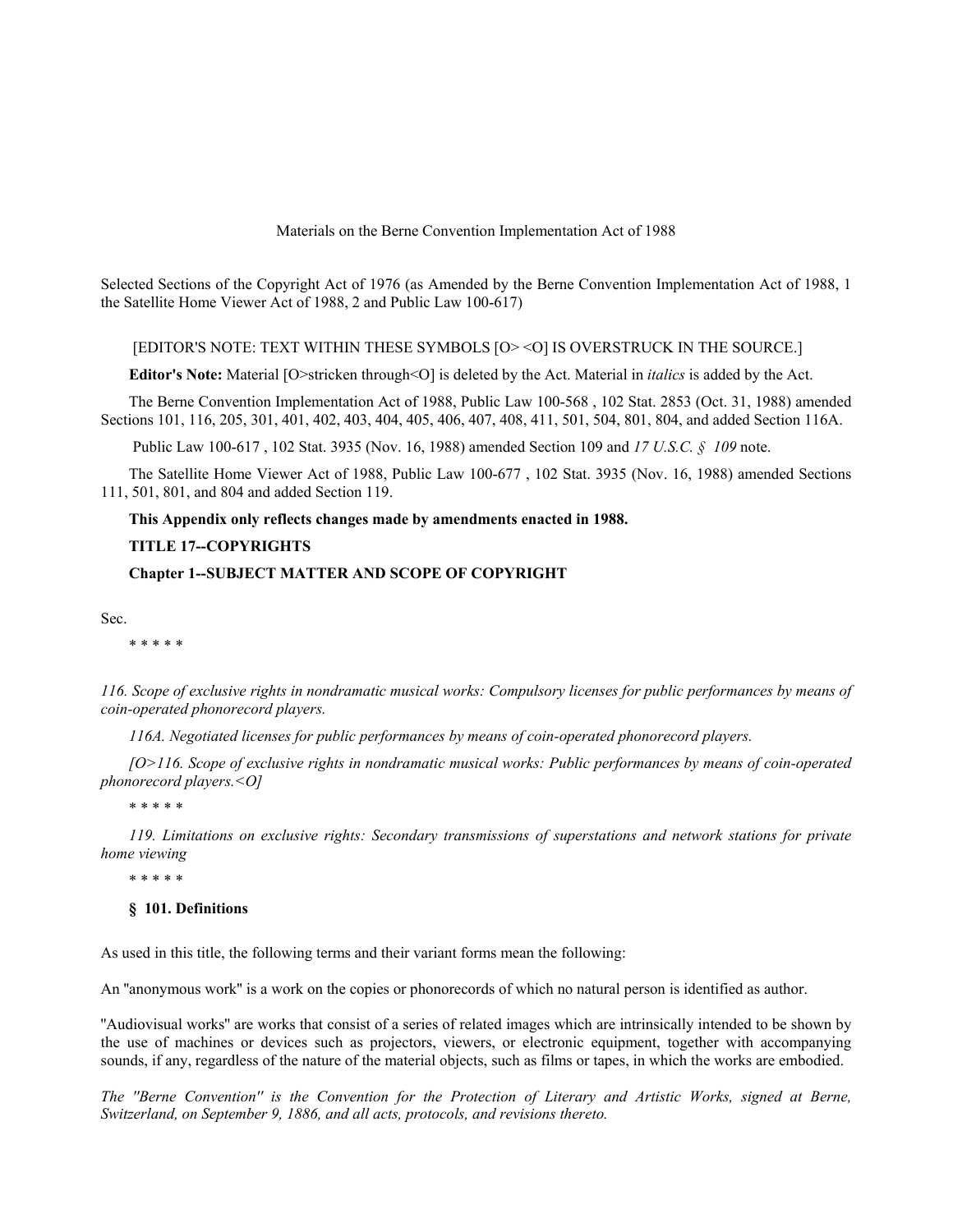*A work is a ''Berne Convention work'' if--*

*(1) in the case of an unpublished work, one or more of the authors is a national of a nation adhering to the Berne Convention, or in the case of a published work, one or more of the authors is a national of a nation adhering to the Berne Convention on the date of first publication;*

*(2) the work was first published in a nation adhering to the Berne Convention, or was simultaneously first published in a nation adhering to the Berne Convention and in a foreign nation that does not adhere to the Berne Convention;*

*(3) in the case of an audiovisual work--*

*(A) if one or more of the authors is a legal entity, that author has its headquarters in a nation adhering to the Berne Convention; or*

*(B) if one or more of the authors is an individual, that author is domiciled, or has his or her habitual residence in, a nation adhering to the Berne Convention; or*

*(4) in the case of a pictorial, graphic, or sculptural work that is incorporated in a building or other structure, the building or structure is located in a nation adhering to the Berne Convention.*

*For purposes of paragraph (1), an author who is domiciled in or has his or her habitual residence in, a nation adhering to the Berne Convention is considered to be a national of that nation. For purposes of paragraph (2), a work is considered to have been simultaneously published in two or more nations if its dates of publication are within 30 days of one another.*

The ''best edition'' of a work is the edition, published in the United States at any time before the date of deposit, that the Library of Congress determines to be most suitable for its purposes.

A person's ''children'' are that person's immediate offspring, whether legitimate or not, and any children legally adopted by that person.

A ''collective work'' is a work, such as a periodical issue, anthology, or encyclopedia, in which a number of contributions, constituting separate and independent works in themselves, are assembled into a collective whole.

A ''compilation'' is a work formed by the collection and assembling of preexisting materials or of data that are selected, coordinated, or arranged in such a way that the resulting work as a whole constitutes an original work of authorship. The term ''compilation'' includes collective works.

A ''computer program'' is a set of statements or instructions to be used directly or indirectly in a computer in order to bring about a certain result.

''Copies'' are material objects, other than phonorecords, in which a work is fixed by any method now known or later developed, and from which the work can be perceived, reproduced, or otherwise communicated, either directly or with the aid of a machine or device. The term ''copies'' includes the material object, other than a phonorecord, in which the work is first fixed.

''Copyright owner,'' with respect to any one of the exclusive rights comprised in a copyright, refers to the owner of that particular right.

*The ''country of origin'' of a Berne Convention work, for purposes of section 411, is the United States if--*

*(1) in the case of a published work, the work is first published--*

*(A) in the United States;*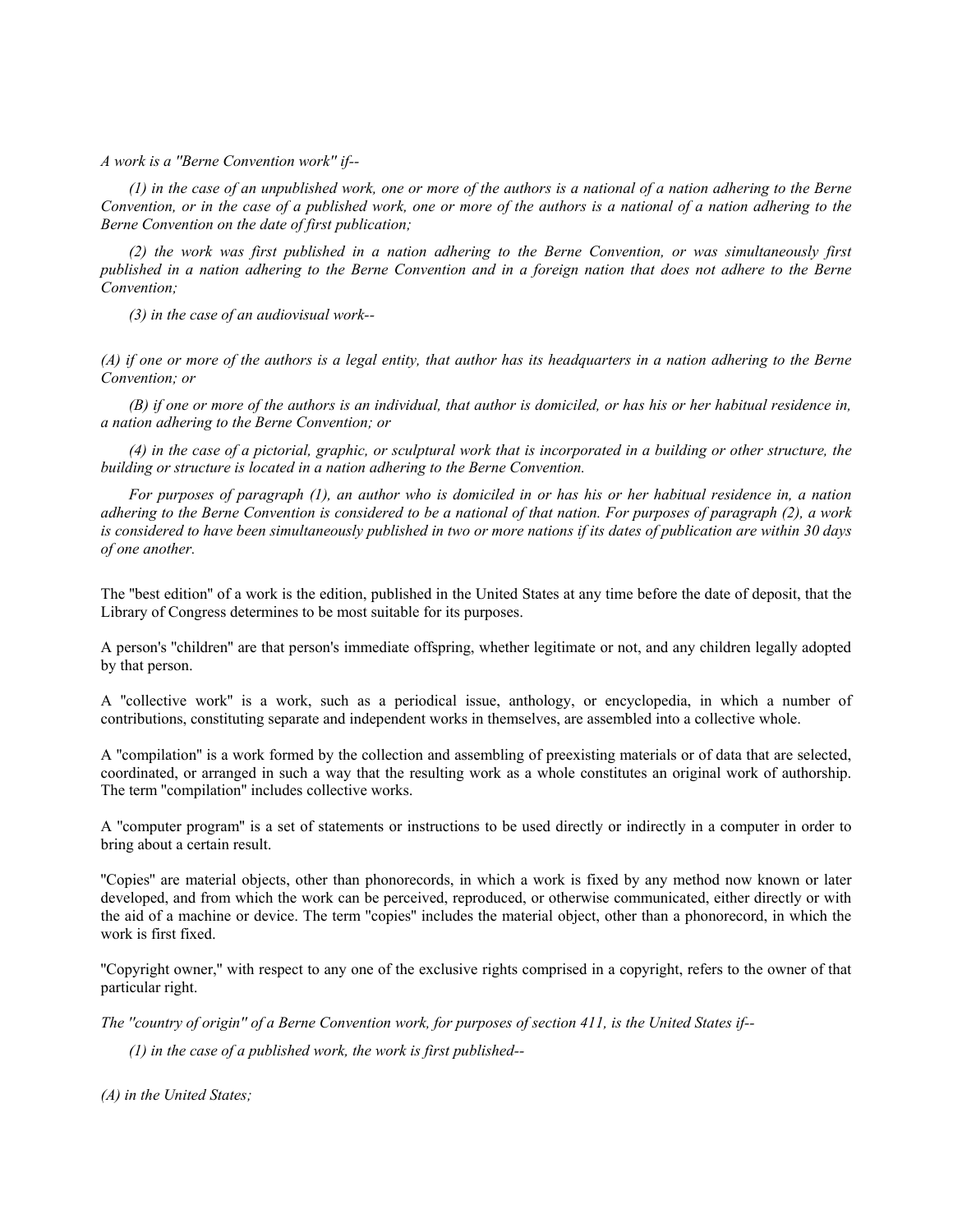*(B) simultaneously in the United States and another nation or nations adhering to the Berne Convention, whose law grants a term of copyright protection that is the same as or longer than the term provided in the United States;*

*(C) simultaneously in the United States and a foreign nation that does not adhere to the Berne Convention; or*

*(D) in a foreign nation that does not adhere to the Berne Convention, and all of the authors of the work are nationals, domiciliaries, or habitual residents of, or in the case of an audiovisual work legal entities with headquarters in, the United States;*

*(2) in the case of an unpublished work, all the authors of the work are nationals, domiciliaries, or habitual residents of the United States, or, in the case of an unpublished audiovisual work, all the authors are legal entities with headquarters in the United States; or*

*(3) in the case of a pictorial, graphic, or sculptural work incorporated in a building or structure, the building or structure is located in the United States.*

*For the purposes of section 411, the ''country of origin'' of any other Berne Convention work is not the United States.*

A work is ''created'' when it is fixed in a copy or phonorecord for the first time; where a work is prepared over a period of time, the portion of it that has been fixed at any particular time constitutes the work as of that time, and where the work has been prepared in different versions, each version constitutes a separate work.

A ''derivative work'' is a work based upon one or more preexisting works, such as a translation, musical arrangement, dramatization, fictionalization, motion picture version, sound recording, art reproduction, abridgment, condensation, or any other form in which a work may be recast, transformed, or adapted. A work consisting of editorial revisions, annotations, elaborations, or other modifications which, as a whole, represent an original work of authorship, is a ''derivative work''.

A ''device,'' ''machine,'' or ''process'' is one now known or later developed.

To ''display'' a work means to show a copy of it, either directly or by means of a film, slide, television image, or any other device or process or, in the case of a motion picture or other audiovisual work, to show individual images nonsequentially.

A work is ''fixed'' in a tangible medium of expression when its embodiment in a copy or phonorecord, by or under the authority of the author, is sufficiently permanent or stable to permit it to be perceived, reproduced, or otherwise communicated for a period of more than transitory duration. A work consisting of sounds, images, or both, that are being transmitted, is ''fixed'' for purposes of this title if a fixation of the work is being made simultaneously with its transmission.

The terms ''including'' and ''such as'' are illustrative and not limitative.

A ''joint work'' is a work prepared by two or more authors with the intention that their contributions be merged into inseparable or interdependent parts of a unitary whole.

''Literary works'' are works, other than audiovisual works, expressed in words, numbers, or other verbal or numerical symbols or indicia, regardless of the nature of the material objects, such as books, periodicals, manuscripts, phonorecords, film, tapes, disks, or cards, in which they are embodied.

''Motion pictures'' are audiovisual works consisting of a series of related images which, when shown in succession, impart an impression of motion, together with accompanying sounds, if any.

To ''perform'' a work means to recite, render, play, dance, or act it, either directly or by means of any device or process or, in the case of a motion picture or other audiovisual work, to show its images in any sequence or to make the sounds accompanying it audible.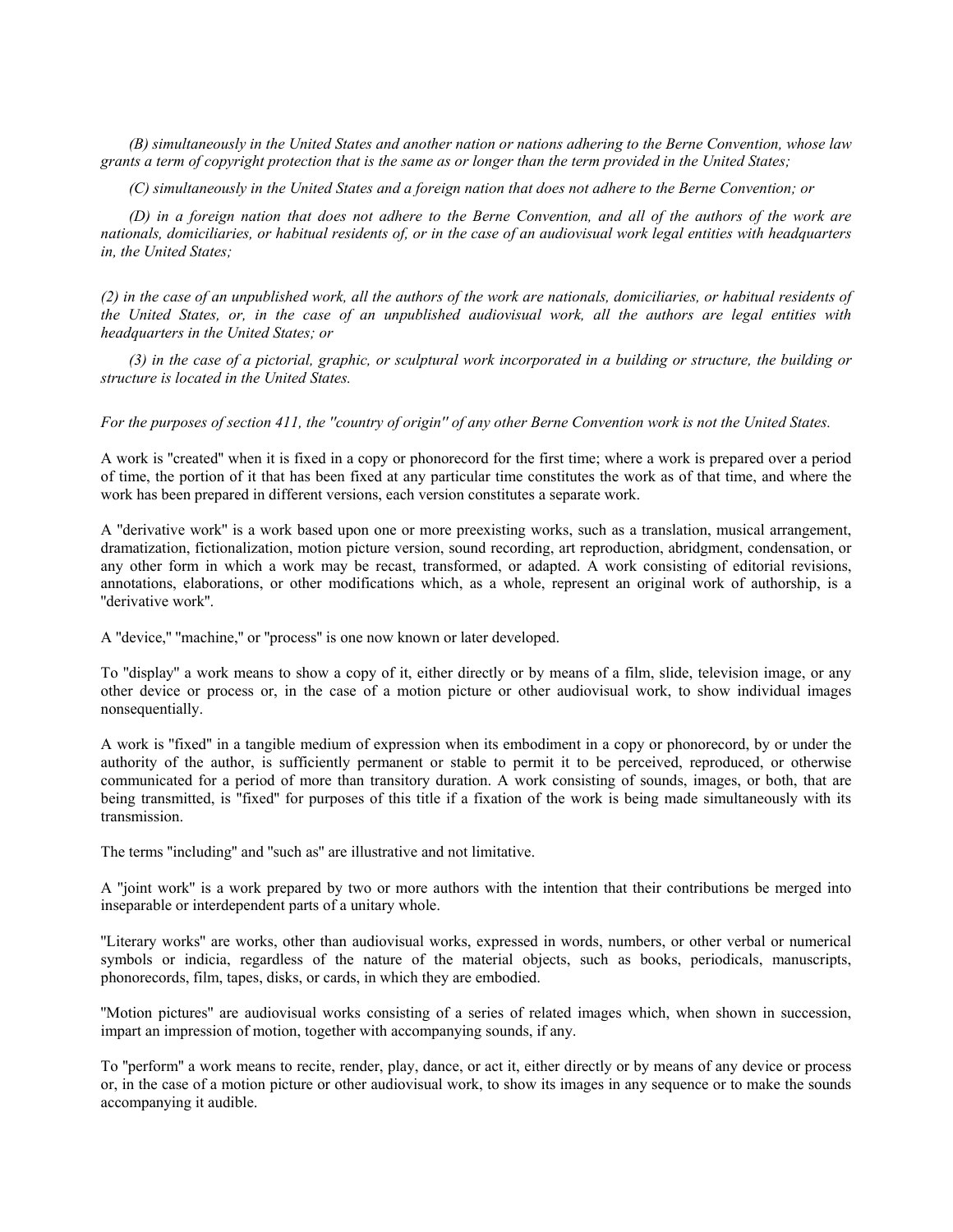''Phonorecords'' are material objects in which sounds, other than those accompanying a motion picture or other audiovisual work, are fixed by any method now known or later developed, and from which the sounds can be perceived, reproduced, or otherwise communicated, either directly or with the aid of a machine or device. The term ''phonorecords'' includes the material object in which the sounds are first fixed.

''Pictorial, graphic, and sculptural works'' include two-dimensional and three-dimensional works of fine, graphic, and applied art, photographs, prints and art reproductions, maps, globes, charts, *diagrams, models, and technical drawings, including architectural plans* [O>technical drawings, diagrams, and models<O]. Such works shall include works of artistic craftsmanship insofar as their form but not their mechanical or utilitarian aspects are concerned; the design of a useful article, as defined in this section, shall be considered a pictorial, graphic, or sculptural work only if, and only to the extent that, such design incorporates pictorial, graphic, or sculptural features that can be identified separately from, and are capable of existing independently of, the utilitarian aspects of the article.

A ''pseudonymous work'' is a work on the copies or phonorecords of which the author is identified under a fictitious name.

''Publication'' is the distribution of copies or phonorecords of a work to the public by sale or other transfer of ownership, or by rental, lease, or lending. The offering to distribute copies or phonorecords to a group of persons for purposes of further distribution, public performance, or public display, constitutes publication. A public performance or display of a work does not of itself constitute publication.

To perform or display a work ''publicly'' means--

(1) to perform or display it at a place open to the public or at any place where a substantial number of persons outside of a normal circle of a family and its social acquaintances is gathered; or

(2) to transmit or otherwise communicate a performance or dis- play of the work to a place specified by clause (1) or to the public, by means of any device or process, whether the members of the public capable of receiving the performance or display receive it in the same place or in separate places and at the same time or at different times.

''Sound recordings'' are works that result from the fixation of a series of musical, spoken, or other sounds, but not including the sounds accompanying a motion picture or other audiovisual work, regardless of the nature of the material objects, such as disks, tapes, or other phonorecords, in which they are embodied.

''State'' includes the District of Columbia and the Commonwealth of Puerto Rico, and any territories to which this title is made applicable by an Act of Congress.

A ''transfer of copyright ownership'' is an assignment, mortgage, exclusive license, or any other conveyance, alienation, or hypothecation of a copyright or of any of the exclusive rights comprised in a copyright, whether or not it is limited in time or place of effect, but not including a nonexclusive license.

A ''transmission program'' is a body of material that, as an aggregate, has been produced for the sole purpose of transmission to the public in sequence and as a unit.

To ''transmit'' a performance or display is to communicate it by any device or process whereby images or sounds are received beyond the place from which they are sent.

The ''United States,'' when used in a geographical sense, comprises the several States, the District of Columbia and the Commonwealth of Puerto Rico, and the organized territories under the jurisdiction of the United States Government.

A ''useful article'' is an article having an intrinsic utilitarian function that is not merely to portray the appearance of the article or to convey information. An article that is normally a part of a useful article is considered a ''useful article''.

The author's "widow" or "widower" is the author's surviving spouse under the law of the author's domicile at the time of his or her death, whether or not the spouse has later remarried.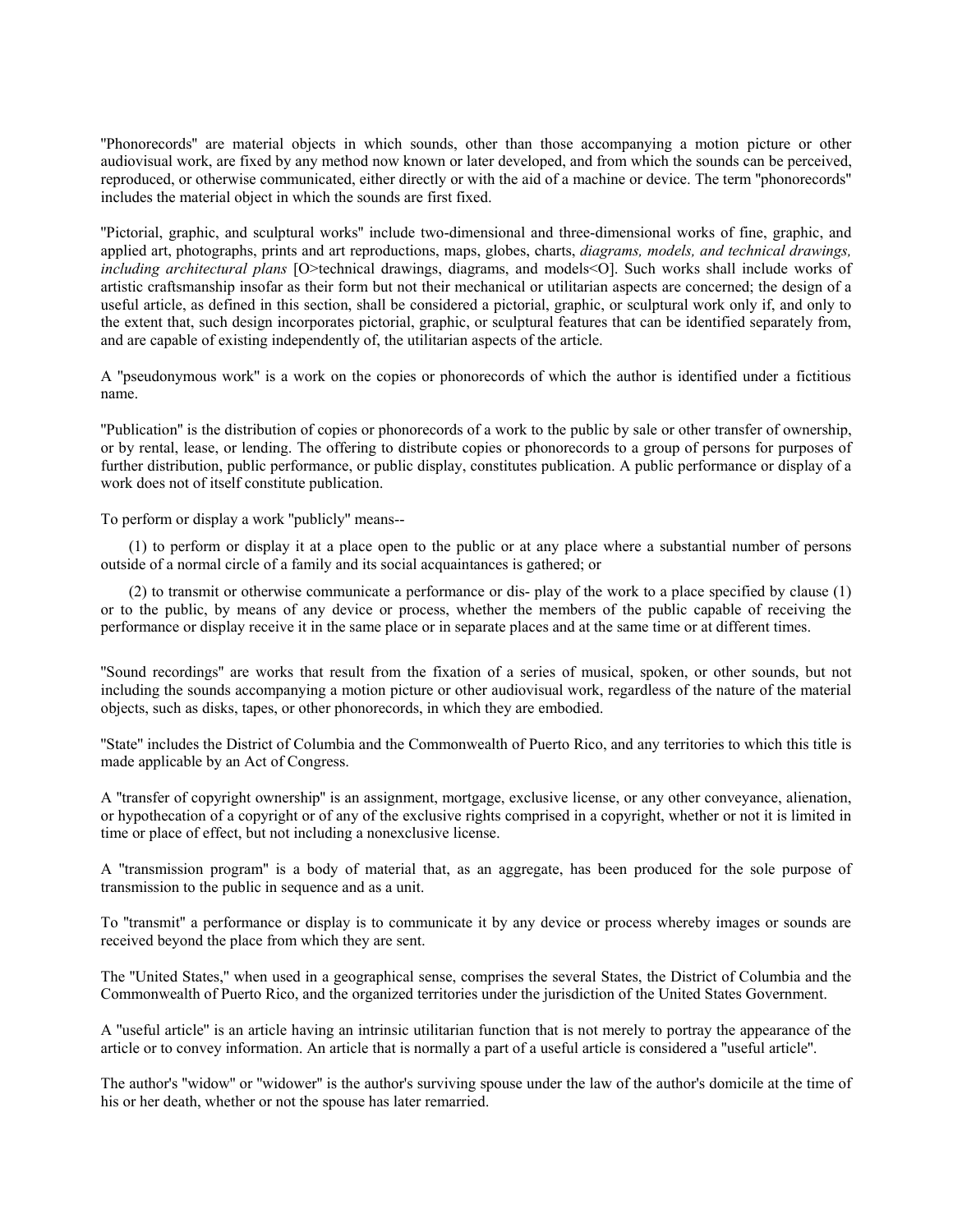A ''work of the United States Government'' is a work prepared by an officer or employee of the United States Government as part of that person's official duties.

### A ''work made for hire'' is--

(1) a work prepared by an employee within the scope of his or her employment; or

(2) a work specially ordered or commissioned for use as a contribution to a collective work, as a part of a motion picture or other audiovisual work, as a translation, as a supplementary work, as a compilation, as an instructional text, as a test, as answer material for a test, or as an atlas, if the parties expressly agree in a written instrument signed by them that the work shall be considered a work made for hire. For the purpose of the foregoing sentence, a ''supplementary work'' is a work prepared for publication as a secondary adjunct to a work by another author for the purpose of introducing, concluding, illustrating, explaining, revising, commenting upon, or assisting in the use of the other work, such as forewords, afterwords, pictorial illustrations, maps, charts, tables, editorial notes, musical arrangements, answer material for tests, bibliographies, appendixes, and indexes, and an ''instructional text'' is a literary, pictorial, or graphic work prepared for publication and with the purpose of use in systematic instructional activities.

\* \* \* \* \*

#### **§ 104. Subject matter of copyright: National origin**

(a) **Unpublished works.** The works specified by sections 102 and 103, while unpublished, are subject to protection under this title without regard to the nationality or domicile of the author.

(b) **Published works.** The works specified by sections 102 and 103, when published, are subject to protection under this title if--

(1) on the date of first publication, one or more of the authors is a national or domiciliary of the United States, or is a national, domiciliary, or sovereign authority of a foreign nation that is a party to a copyright treaty to which the United States is also a party, or is a stateless person, wherever that person may be domiciled; or

(2) the work is first published in the United States or in a foreign nation that, on the date of first publication, is a party to the Universal Copyright Convention; or

(3) the work is first published by the United Nations or any of its specialized agencies, or by the Organization of American States; or

#### *(4) the work is a Berne Convention work; or*

*(5)*[O>(4)<O] the work comes within the scope of a Presidential proclamation. Whenever the President finds that a particular foreign nation extends, to works by authors who are nationals or domiciliaries of the United States or to works that are first published in the United States, copyright protection on substantially the same basis as that on which the foreign nation extends protection to works of its own nationals and domiciliaries and works first published in that nation, the President may by proclamation extend protection under this title to works of which one or more of the authors is, on the date of first publication, a national, domiciliary, or sovereign authority of that nation, or which was first published in that nation. The President may revise, suspend, or revoke any such proclamation or impose any conditions or limitations on protection under a proclamation.

*(c) Effect of Berne Convention.--No right or interest in a work eligible for protection under this title may be claimed by virtue of, or in reliance upon, the provisions of the Berne Convention, or the adherence of the United States thereto. Any rights in a work eligible for protection under this title that derive from this title, other Federal or State statutes, or the common law, shall not be expanded or reduced by virtue of, or in reliance upon, the provisions of the Berne Convention, or the adherence of the United States thereto.*

\* \* \* \* \*

#### **§ 109. Limitations on exclusive rights: Effect of transfer of particular copy or phonorecord**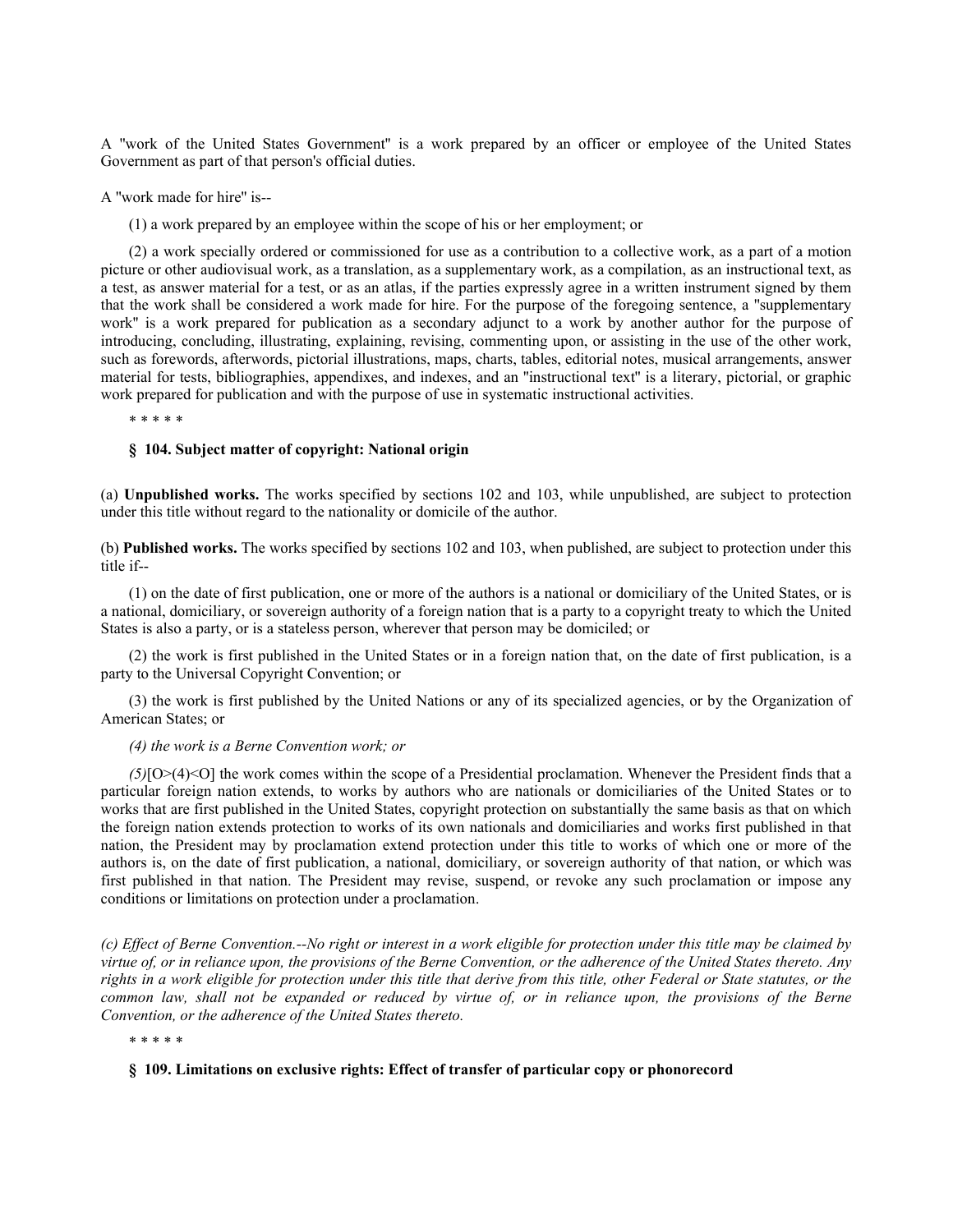(a) Notwithstanding the provisions of section 106(3), the owner of a particular copy or phonorecord lawfully made under this title, or any person authorized by such owner, is entitled, without the authority of the copyright owner, to sell or otherwise dispose of the possession of that copy or phonorecord.

(b)(1) Notwithstanding the provisions of subsection (a), unless authorized by the owners of copyright in the sound recording and in the musical works embodied therein, the owner of a particular phonorecord may not, for purposes of direct or indirect commercial advantage, dispose of, or authorize the disposal of, the possession of that phonorecord by rental, lease, or lending, or by any other act or practice in the nature of rental, lease, or lending. Nothing in the preceding sentence shall apply to the rental, lease, or lending of a phonorecord for nonprofit purposes of a nonprofit library or nonprofit educational institution.

(2) Nothing in this subsection shall affect any provision of the antitrust laws. For purposes of the preceding sentence, "antitrust laws" has the meaning given that term in the first section of the Clayton Act and includes section 5 of the Federal Trade Commission Act to the extent that section relates to unfair methods of competition.

(3) Any person who distributes a phonorecord in violation of clause (1) is an infringer of copyright under section 501 of this title and is subject to the remedies set forth in sections 502, 503, 504, 505, and 509. Such violation shall not be a criminal offense under section 506 or cause such person to be subject to the criminal penalties set forth in section 2319 of title 18.

(c) Notwithstanding the provisions of section 106(5), the owner of a particular copy lawfully made under this title, or any person authorized by such owner, is entitled, without the authority of the copyright owner, to display that copy publicly, either directly or by the projection of no more than one image at a time, to viewers present at the place where the copy is located.

(d) The privileges prescribed by subsections (a) and  $(c)$  [O>(b)<O] do not, unless authorized by the copyright owner, extend to any person who has acquired possession of the copy or phonorecord from the *copyright* [O>coyright<O] owner by rental, lease, loan, or otherwise, without acquiring ownership of it.n\*

(As amended Oct. 4, 1984, Pub. L. 98-450, § 2 , 98 Stat. 1727, Nov. 5, 1988, Pub. L. 100-617, § 2 , 102 Stat. 3194.)

\* \* \* \* \*

### **§ 111. Limitations on exclusive rights: Secondary transmissions**

(a) **Certain secondary transmissions exempted.** The secondary transmission of a primary transmission embodying a performance or display of a work is not an infringement of copyright if--

(1) the secondary transmission is not made by a cable system, and consists entirely of the relaying, by the management of a hotel, apartment house, or similar establishment, of signals transmitted by a broadcast station licensed by the Federal Communications Commission, within the local service area of such station, to the private lodgings of guests or residents of such establishment, and no direct charge is made to see or hear the secondary transmission; or

(2) the secondary transmission is made solely for the purpose and under the conditions specified by clause (2) of section 110;

(3) the secondary transmission is made by any carrier who has no direct or indirect control over the content or selection of the primary transmission or over the particular recipients of the secondary transmission, and whose activities with respect to the secondary transmission consist solely of providing wire, cables, or other communications channels for the use of others: *Provided,* That the provisions of this clause extend only to the activities of said carrier with respect to secondary transmissions and do not exempt from liability the activities of others with respect to their own primary or secondary transmissions; [O>or<O]

*(4) the secondary transmission is made by a satellite carrier for private home viewing pursuant to a statutory license under section 119; or*

*(5)* [O>(4)<O] the secondary transmission is not made by a cable system but is made by a governmental body, or other nonprofit organization, without any purpose of direct or indirect commercial advantage, and without charge to the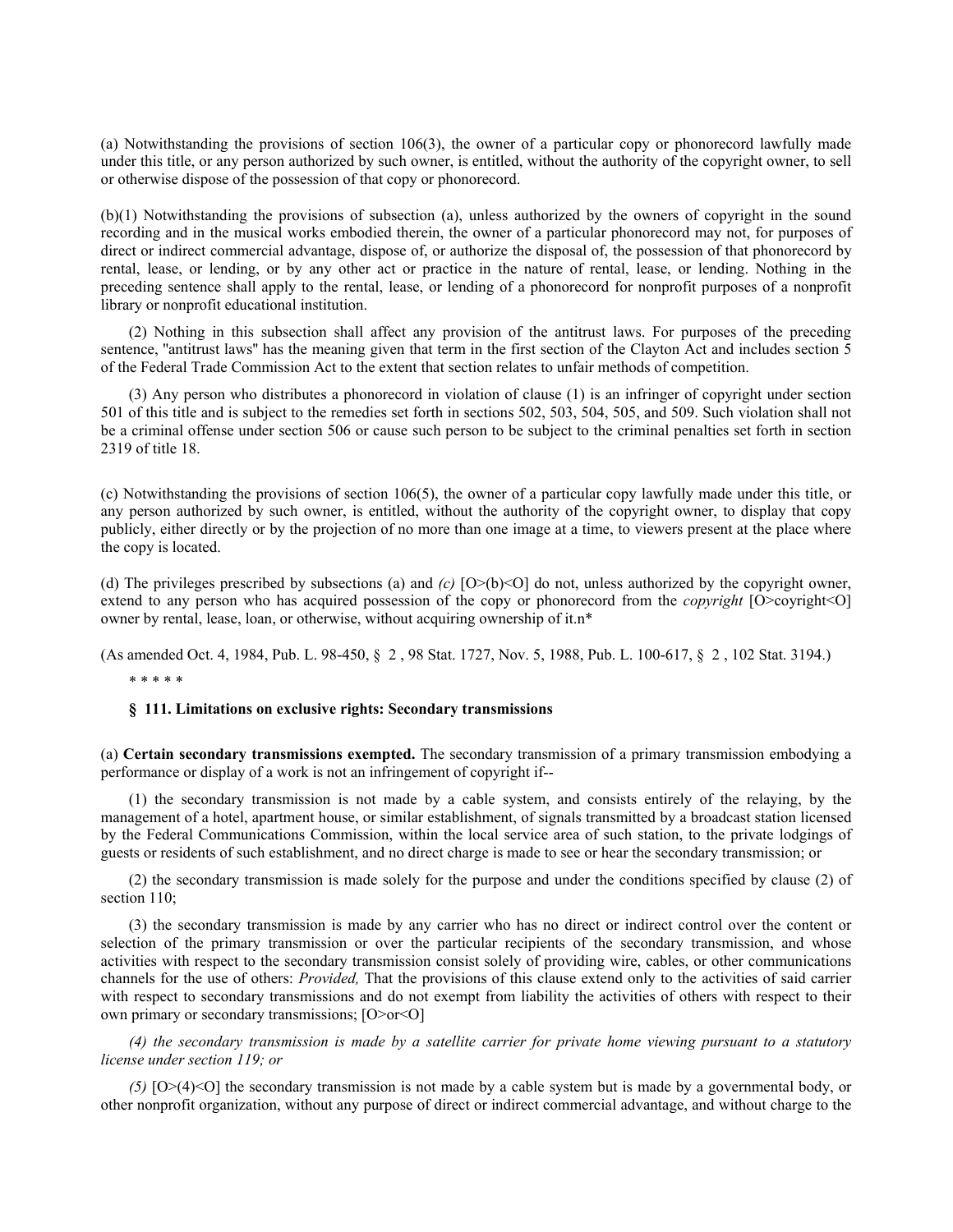recipients of the secondary transmission other than assessments necessary to defray the actual and reasonable costs of maintaining and operating the secondary transmission service.

(b) **Secondary transmission of primary transmission to controlled group.** Notwithstanding the provisions of subsections (a) and (c), the secondary transmission to the public of a primary transmission embodying a performance or display of a work is actionable as an act of infringement under section 501, and is fully subject to the remedies provided by sections 502 through 506 and 509, if the primary transmission is not made for reception by the public at large but is controlled and limited to reception by particular members of the public: *Provided,* however, That such secondary transmission is not actionable as an act of infringement if--

(1) the primary transmission is made by a broadcast station licensed by the Federal Communications Commission; and

(2) the carriage of the signals comprising the secondary transmission is required under the rules, regulations, or authorizations of the Federal Communications Commission; and

(3) the signal of the primary transmitter is not altered or changed in any way by the secondary transmitter.

### (c) **Secondary transmissions by cable systems.**

(1) Subject to the provisions of clauses (2), (3), and (4) of this subsection, secondary transmissions to the public by a cable system of a primary transmission made by a broadcast station licensed by the Federal Communications Commission or by an appropriate governmental authority of Canada or Mexico and embodying a performance or display of a work shall be subject to compulsory licensing upon compliance with the requirements of subsection (d) where the carriage of the signals comprising the secondary transmission is permissible under the rules, regulations, or authorizations of the Federal Communications Commission.

(2) Notwithstanding the provisions of clause (1) of this subsection, the willful or repeated secondary transmission to the public by a cable system of a primary transmission made by a broadcast station licensed by the Federal Communications Commission or by an appropriate governmental authority of Canada or Mexico and embodying a performance or display of a work is actionable as an act of infringement under section 501, and is fully subject to the remedies provided by sections 502 through 506 and 509, in the following cases:

(A) where the carriage of the signals comprising the secondary transmission is not permissible under the rules, regulations, or authorizations of the Federal Communications Commission; or

(B) where the cable system has not recorded the notice specified by subsection (d) and deposited the statement of account and royalty fee required by subsection (d).

(3) Notwithstanding the provisions of clause (1) of this subsection and subject to the provisions of subsection (e) of this section, the secondary transmission to the public by a cable system of a primary transmission made by a broadcast station licensed by the Federal Communications Commission or by an appropriate governmental authority of Canada or Mexico and embodying a performance or display of a work is actionable as an act of infringement under section 501, and is fully subject to the remedies provided by sections 502 through 506 and sections 509 and 510, if the content of the particular program in which the performance or display is embodied, or any commercial advertising or station announcements transmitted by the primary transmitter during, or immediately before or after, the transmission of such program, is in any way willfully altered by the cable system through changes, deletions, or additions, except for the alteration, deletion, or substitution of commercial advertisements performed by those engaged in television commercial advertising market research: *Provided,* That the research company has obtained the prior consent of the advertiser who has purchased the original commercial advertisement, the television station broadcasting that commercial advertisement, and the cable system performing the secondary transmission: *And provided further,* That such commercial alteration, deletion, or substitution is not performed for the purpose of deriving income from the sale of that commercial time.

(4) Notwithstanding the provisions of clause (1) of this subsection, the secondary transmission to the public by a cable system of a primary transmission made by a broadcast station licensed by an appropriate governmental authority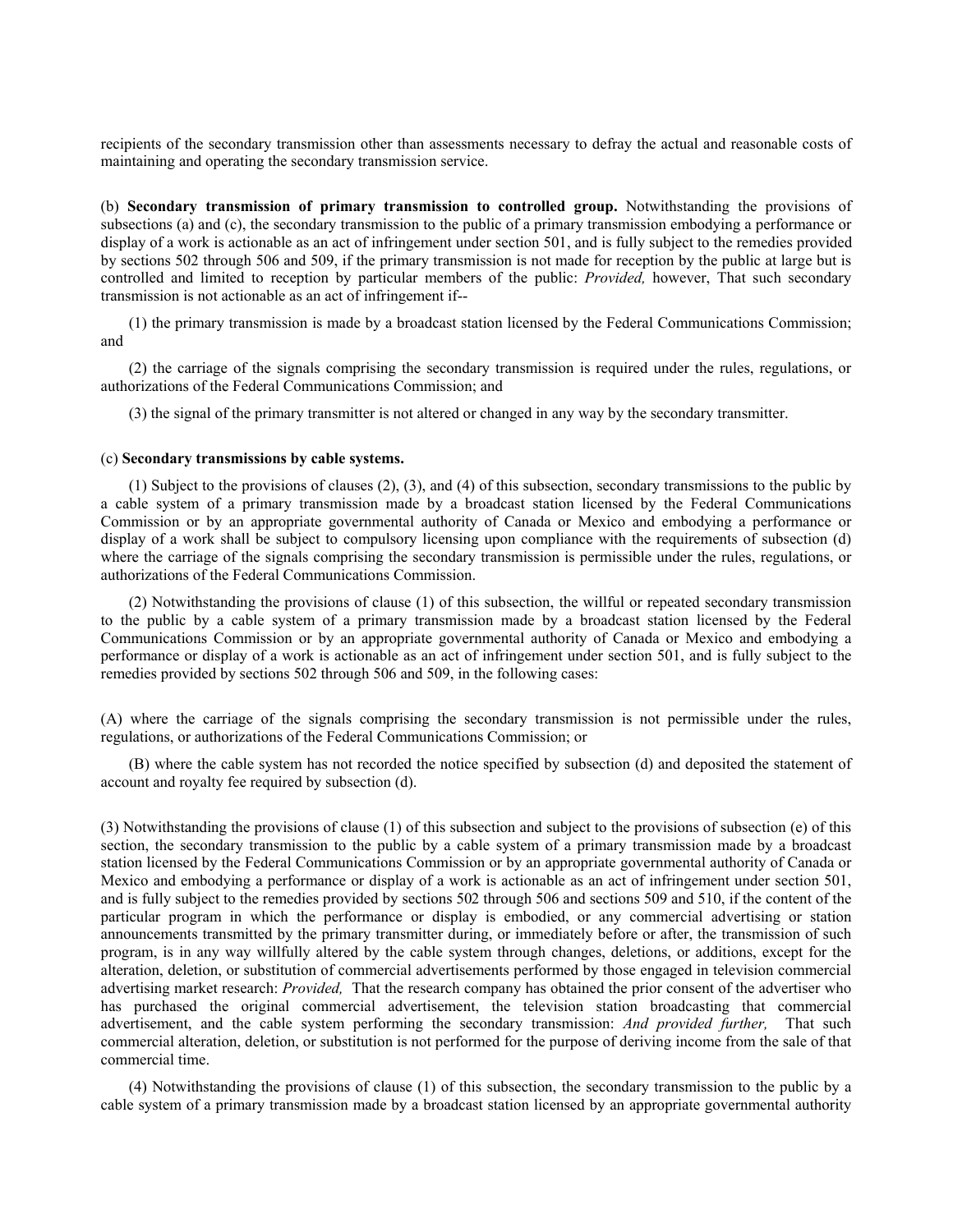of Canada or Mexico and embodying a performance or display of a work is actionable as an act of infringement under section 501, and is fully subject to the remedies provided by sections 502 through 506 and section 509, if (A) with respect to Canadian signals, the community of the cable system is located more than 150 miles from the United States-Canadian border and is also located south of the forty-second parallel of latitude, or (B) with respect to Mexican signals, the secondary transmission is made by a cable system which received the primary transmission by means other than direct interception of a free space radio wave emitted by such broadcast television station, unless prior to April 15, 1976, such cable system was actually carrying, or was specifically authorized to carry, the signal of such foreign station on the system pursuant to the rules, regulations, or authorizations of the Federal Communications Commission.

(d) **Compulsory license for secondary transmissions by cable systems.** (1) A cable system whose secondary transmissions have been subject to compulsory licensing under subsection (c) shall, on a semiannual basis, deposit with the Register of Copyrights, in accordance with requirements that the Register shall, after consultation with the Copyright Royalty Tribunal (if and when the Tribunal has been constituted), prescribe by regulation--

(A) a statement of account, covering the six months next preceding, specifying the number of channels on which the cable system made secondary transmissions to its subscribers, the names and locations of all primary transmitters whose transmissions were further transmitted by the cable system, the total number of subscribers, the gross amounts paid to the cable system for the basic service of providing secondary transmissions of primary broadcast transmitters, and such other data as the Register of Copyrights may, after consultation with the Copyright Royalty Tribunal (if and when the Tribunal has been constituted), from time to time prescribe by regulation. *In determining the total number of subscribers and the gross amounts paid to the cable system for the basic service of providing secondary transmissions of primary broadcast transmitters, the system shall not include subscribers and amounts collected from sub- scribers receiving transmissions for private home viewing pursuant to section 119.* Such statement shall also include a special statement of account covering any nonnetwork television programming that was carried by the cable system in whole or in part beyond the local service area of the primary transmitter, under rules, regulations, or authorizations of the Federal Communications Commission permitting the substitution or addition of signals under certain circumstances, together with logs showing the times, dates, stations, and programs involved in such substituted or added carriage; and

(B) except in the case of a cable system whose royalty is specified in subclause (C) or (D), a total royalty fee for the period covered by the statement, computed on the basis of specified pecentages of the gross receipts from subscribers to the cable service during said period for the basic service of providing secondary transmissions of primary broadcast transmitters, as follows:

(i) 0.675 of 1 per centum of such gross receipts for the privilege of further transmitting any nonnetwork programming of a primary transmitter in whole or in part beyond the local service area of such primary transmitter, such amount to be applied against the fee, if any, payable pursuant to paragraphs (ii) through (iv);

(ii) 0.675 of 1 per centum of such gross receipts for the first distant signal equivalent;

(iii) 0.425 of 1 per centum of such gross receipts for each of the second, third, and fourth distant signal equivalents;

(iv) 0.2 of 1 per centum of such gross receipts for the fifth distant signal equivalent and each additional distant signal equivalent thereafter; and

in computing the amounts payable under paragraph (ii) through (iv), above, any fraction of a distant signal equivalent shall be computed at its fractional value and, in the case of any cable system located partly within and partly without the local service area of a primary transmitter, gross receipts shall be limited to those gross receipts derived from subscribers located without the local service area of such primary transmitter; and

(C) if the actual gross receipts paid by subscribers to a cable system for the period covered by the statement for the basic service of providing secondary transmissions of primary broadcast transmitters total \$ 80,000 or less, gross receipts of the cable system for the purpose of this subclause shall be computed by subtracting from such actual gross receipts the amount by which \$ 80,000 exceeds such actual gross receipts, except that in no case shall a cable system's gross receipts be reduced to less than \$ 3,000. The royalty fee payable under this subclause shall be 0.5 of 1 per centum, regardless of the number of distant signal equivalents, if any; and

(D) if the actual gross receipts paid by subscribers to a cable system for the period covered by the statement, for the basic service of providing secondary transmissions of primary broadcast transmitters, are more than \$ 80,000 but less than \$160,000, the royalty fee payable under this subclause shall be (i) 0.5 of 1 per centum of any gross receipts up to \$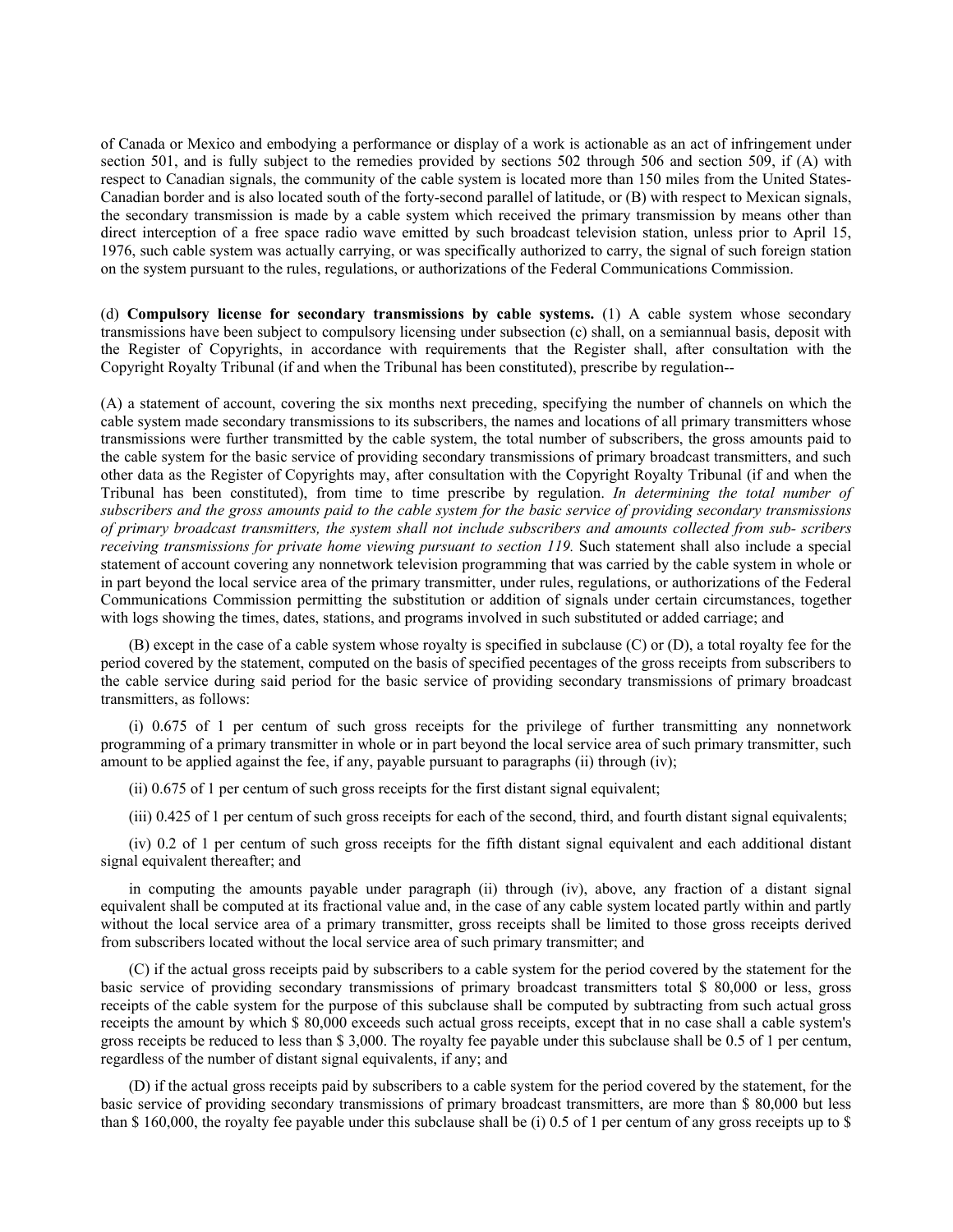80,000; and (ii) 1 per centum of any gross receipts in excess of \$ 80,000 but less than \$ 160,000, regardless of the number of distant signal equivalents, if any.

(2) The Register of Copyrights shall receive all fees deposited under this section and, after deducting the reasonable costs incurred by the Copyright Office under this section, shall deposit the balance in the Treasury of the United States, in such manner as the Secretary of the Treasury directs. All funds held by the Secretary of the Treasury shall be invested in interest-bearing United States securities for later distribution with interest by the Copyright Royalty Tribunal as provided by this title. The Register shall submit to the Copyright Royalty Tribunal, on a semiannual basis, a compilation of all statements of account covering the relevant six-month period provided by paragraph (1) of this subsection. (3) The royalty fees thus deposited shall, in accordance with the procedures provided by clause (4), be distributed to those among the following copyright owners who claim that their works were the subject of secondary transmissions by cable systems during the relevant semiannual period:

(A) any such owner whose work was included in a secondary transmission made by a cable system of a nonnetwork television program in whole or in part beyond the local service area of the primary transmitter; and

(B) any such owner whose work was included in a secondary transmission identified in a special statement of account deposited under paragraph  $(1)(A)$ ; and

(C) any such owner whose work was included in nonnetwork programing consisting exclusively of aural signals carried by a cable system in whole or in part beyond the local service area of the primary transmitter of such programs.

(4) The royalty fees thus deposited shall be distributed in accordance with the following procedures:

(A) During the month of July in each year, every person claiming to be entitled to compulsory license fees for secondary transmissions shall file a claim with the Copyright Royalty Tribunal, in accordance with requirements that the Tribunal shall prescribe by regulation. Notwithstanding any provisions of the antitrust laws, for purposes of this clause any claimants may agree among themselves as to the proportionate division of compulsory licensing fees among them, may lump their claims together and file them jointly or as a single claim, or may designate a common agent to receive payments on their behalf.

(B) After the first day of August of each year, the Copyright Royalty Tribunal shall determine whether there exists a controversy concerning the distribution of royalty fees. If the Tribunal determines that no such controversy exists, it shall, after deducting its reasonable administrative costs under this section, distribute such fees to the copyright owners entitled, or to their designated agents. If the Tribunal finds the existence of a controversy, it shall, pursuant to *chapter 8* of this title, conduct a proceeding to determine the distribution of royalty fees.

(C) During the pendency of any proceeding under this subsection, the Copyright Royalty Tribunal shall withhold from distribution an amount sufficient to satisfy all claims with respect to which a controversy exists, but shall have discretion to proceed to distribute any amounts that are not in controversy.

(e) **Nonsimultaneous secondary transmissions by cable systems.** (1) Notwithstanding those provisions of the second paragraph of subsection (f) relating to nonsimultaneous secondary transmissions by a cable system, any such transmissions are actionable as an act of infringement under section 501, and are fully subject to the remedies provided by sections 502 through 506 and sections 509 and 510, unless--

(A) the program on the videotape is transmitted no more than one time to the cable system's subscribers; and

(B) the copyrighted program, episode, or motion picture videotape, including the commercials contained within such program, episode, or picture, is transmitted without deletion or editing; and

(C) an owner or officer of the cable system (i) prevents the duplication of the videotape while in the possession of the system, (ii) prevents unauthorized duplication while in the possession of the facility making the videotape for the system if the system owns or controls the facility, or takes reasonable precautions to prevent such duplication if it does not own or control the facility, (iii) takes adequate precautions to prevent duplication while the tape is being transported, and (iv) subject to clause (2), erases or destroys, or causes the erasure or destruction of, the videotape; and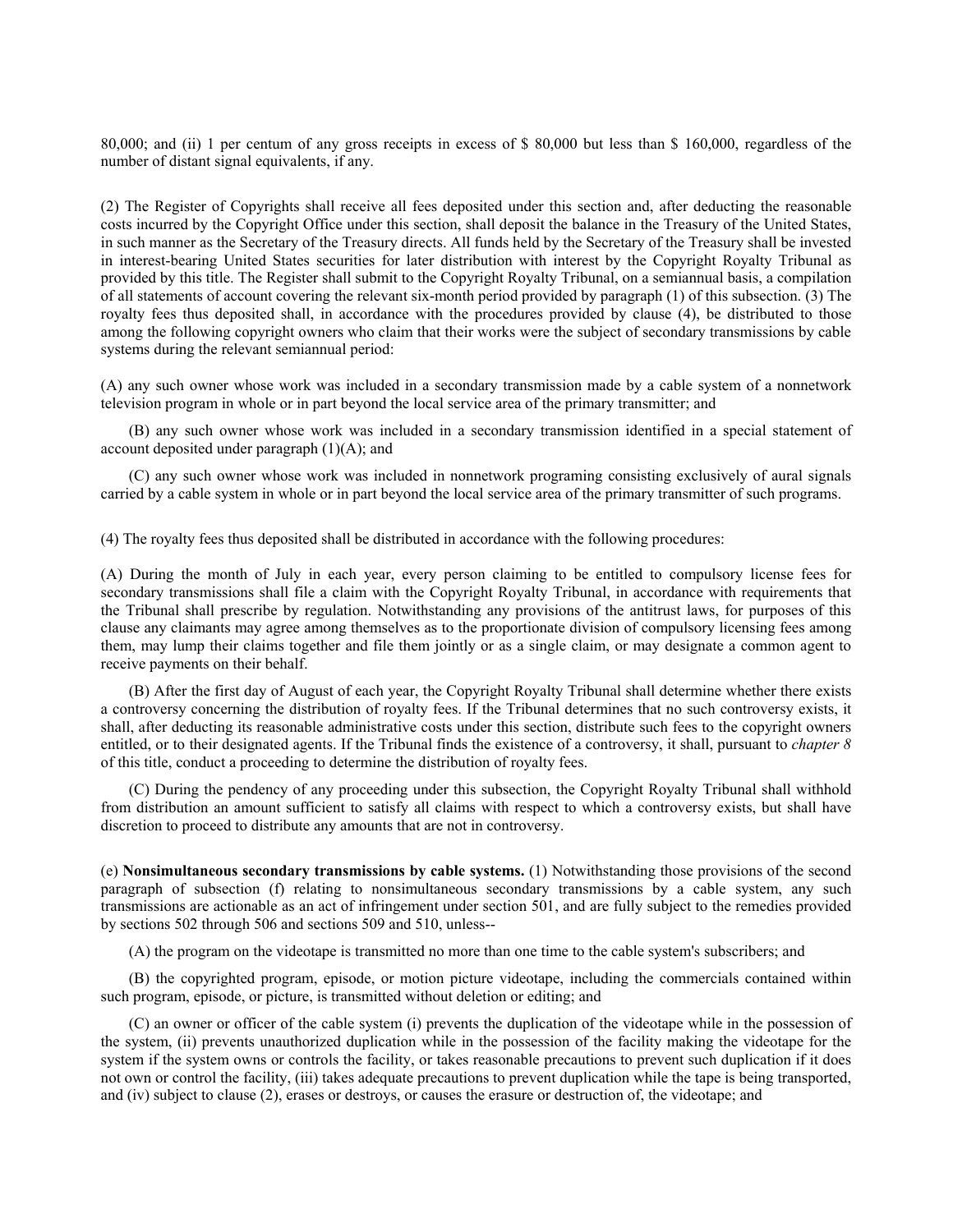(D) within forty-five days after the end of each calendar quarter, an owner or officer of the cable system executes an affidavit attesting (i) to the steps and precautions taken to prevent duplication of the videotape, and (ii) subject to clause (2), to the erasure or destruction of all videotapes made or used during such quarter; and

(E) such owner or officer places or causes each such affidavit, and affidavits received pursuant to clause (2)(C), to be placed in a file, open to public inspection, at such system's main office in the community where the transmission is made or in the nearest community where such system maintains an office; and

(F) the nonsimultaneous transmission is one that the cable system would be authorized to transmit under the rules, regulations, and authorizations of the Federal Communications Commission in effect at the time of the nonsimultaneous transmission if the transmission had been made simultaneously, except that this subclause shall not apply to inadvertent or accidental transmissions.

(2) If a cable system transfers to any person a videotape of a program nonsimultaneously transmitted by it, such transfer is actionable as an act of infringement under section 501, and is fully subject to the remedies provided by sections 502 through 506 and 509, except that, pursuant to a written, nonprofit contract providing for the equitable sharing of the costs of such videotape and its transfer, a videotape nonsimultaneously transmitted by it, in accordance with clause (1), may be transferred by one cable system in Alaska to another system in Alaska, by one cable system in Hawaii permitted to make such nonsimultaneous transmissions to another such cable system in Hawaii, or by one cable system in Guam, the Northern Mariana Islands, or the Trust Territory of the Pacific Islands, to another cable system in any of those three territories, if--

(A) each such contract is available for public inspection in the offices of the cable systems involved, and a copy of such contract is filed, within thirty days after such contract is entered into, with the Copyright Office (which Office shall make each such contract available for public inspection); and

(B) the cable system to which the videotape is transferred complies with clause  $(1)(A)$ ,  $(B)$ ,  $(C)(i)$ ,  $(iii)$ , and  $(iv)$ , and (D) through (F); and (C) such system provides a copy of the affidavit required to be made in accordance with clause (1)(D) to each cable system making a previous nonsimultaneous transmission of the same videotape.

(3) This subsection shall not be construed to supersede the exclusivity protection provisions of any existing agreement, or any such agreement hereafter entered into, between a cable system and a television broadcast station in the area in which the cable system is located, or a network with which such station is affiliated.

(4) As used in this subsection, the term ''videotape,'' and each of its variant forms, means the reproduction of the images and sounds of a program or programs broadcast by a television broadcast station licensed by the Federal Communications Commission, regardless of the nature of the material objects, such as tapes or films, in which the reproduction is embodied.

(f) **Definitions.** As used in this section, the following terms and their variant forms mean the following:

A ''primary transmission'' is a transmission made to the public by the transmitting facility whose signals are being received and further transmitted by the secondary transmission service, regardless of where or when the performance or display was first transmitted. In the case of a low power television station, as defined by the rules and regulations of the Federal Communications Commission, the "local service area of a primary transmitter" comprises the area within 35 miles of the transmitter site, except that in the case of such a station located in a standard metropolitan statistical area which has one of the 50 largest populations of all standard metropolitan statistical areas (based on the 1980 decennial census of population taken by the Secretary of Commerce), the number of miles shall be 20 miles.

A ''secondary transmission'' is the further transmitting of a primary transmission simultaneously with the primary transmission, or nonsimultaneously with the primary transmission if by a ''cable system'' not located in whole or in part within the boundary of the forty-eight contiguous States, Hawaii, or Puerto Rico: *Provided, however,* That a nonsimultaneous further transmission by a cable system located in Hawaii of a primary transmission shall be deemed to be a secondary transmission if the carriage of the television broadcast signal comprising such further transmission is permissible under the rules, regulations, or authorizations of the Federal Communications Commission.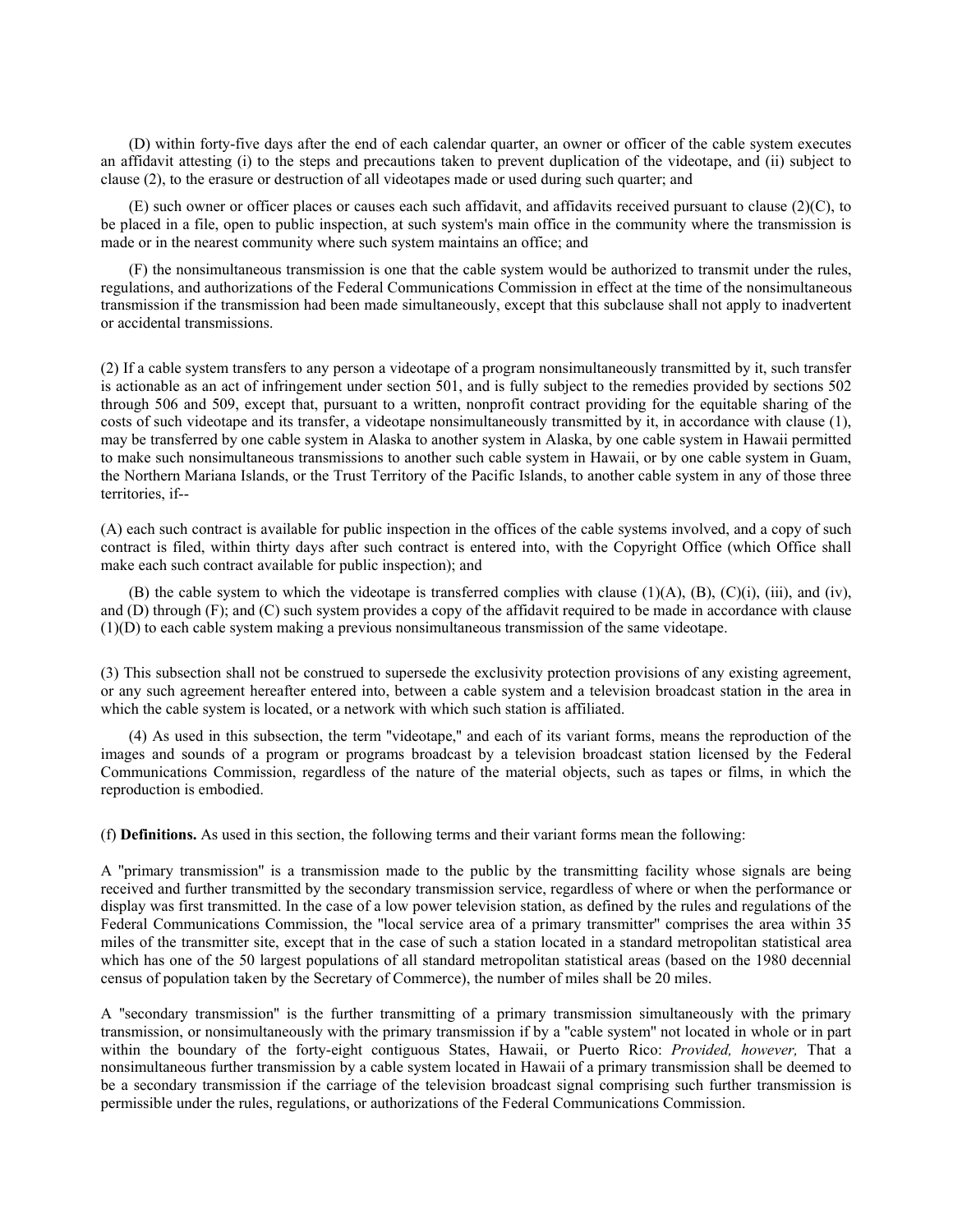A ''cable system'' is a facility, located in any State, Territory, Trust Territory, or Possession, that in whole or in part receives signals transmitted or programs broadcast by one or more television broadcast stations licensed by the Federal Communications Commission, and makes secondary transmissions of such signals or programs by wires, cables, or other communications channels to subscribing members of the public who pay for such service. For purposes of determining the royalty fee under subsection  $(d)(1)$ , two or more cable systems in contiguous communities under common ownership or control or operating from one headend shall be considered as one system.

The ''local service area of a primary transmitter,'' in the case of a television broadcast station, comprises the area in which such station is entitled to insist upon its signal being retransmitted by a cable system pursuant to the rules, regulations, and authorizations of the Federal Communications Commission in effect on April 15, 1976, or in the case of a television broadcast station licensed by an appropriate governmental authority of Canada or Mexico, the area in which it would be entitled to insist upon its signal being retransmitted if it were a television broadcast station subject to such rules, regulations, and authorizations. In the case of a low power television station, as defined by the rules and regulations of the Federal Communications Commission, the ''local service area of a primary transmitter'' comprises the area within 35 miles of the transmitter site, except that in the case of such a station located in a standard metropolitan statistical area which has one of the 50 largest populations of all standard metropolitan statistical areas (based on the 1980 decennial census of population taken by the Secretary of Commerce), the number of miles shall be 20 miles. The ''local service area of a primary transmitter,'' in the case of a radio broadcast station, comprises the primary service area of such station, pursuant to the rules and regulations of the Federal Communications Commission. pursuant to the rules, regulations, and authorizations of the Federal Communications Commission in effect on April 15, 1976, or in the case of a television broadcast station licensed by an appropriate governmental authority of Canada or Mexico, the area in which it would be entitled to insist upon its signal being retransmitted if it were a television broadcast station subject to such rules, regulations, and authorizations. The ''local service area of a primary transmitter,'' in the case of a radio broadcast station, comprises the primary service area of such station, pursuant to the rules and regulations of the Federal Communications Commission.

A ''distant signal equivalent'' is the value assigned to the secondary transmission of any nonnetwork television programing carried by a cable system in whole or in part beyond the local service area of the primary transmitter of such programing. It is computed by assigning a value of one to each independent station and a value of one-quarter to each network station and noncommercial educational station for the nonnetwork programing so carried pursuant to the rules, regulations, and authorizations of the Federal Communications Commission. The foregoing values for independent, network, and noncommercial educational stations are subject, however, to the following exceptions and limitations. Where the rules and regulations of the Federal Communications Commission require a cable system to omit the further transmission of a particular program and such rules and regulations also permit the substitution of another program embodying a performance or display of a work in place of the omitted transmission, or where such rules and regulations in effect on the date of enactment of this Act permit a cable system, at its election, to effect such deletion and substitution of a nonlive program or to carry additional programs not transmitted by primary transmitters within whose local service area the cable system is located, no value shall be assigned for the substituted or additional program; where the rules, regulations, or authorizations of the Federal Communications Commission in effect on the date of enactment of this Act permit a cable system, at its election, to omit the further transmission of a particular program and such rules, regulations, or authorizations also permit the substitution of another program embodying a performance or display of a work in place of the omitted transmission, the value assigned for the substituted or additional program shall be, in the case of a live program, the value of one full distant signal equivalent multiplied by a fraction that has as its numerator the number of days in the year in which such substitution occurs and as its denominator the number of days in the year. In the case of a station carried pursuant to the late-night or specialty programming rules of the Federal Communications Commission, or a station carried on a part-time basis where full-time carriage is not possible because the cable system lacks the activated channel capacity to retransmit on a full-time basis all signals which it is authorized to carry, the values for independent, network, and noncommercial educational stations set forth above, as the case may be, shall be multiplied by a fraction which is equal to the ratio of the broadcast hours of such station carried by the cable system to the total broadcast hours of the station.

A ''network station'' is a television broadcast station that is owned or operated by, or affiliated with, one or more of the television networks in the United States providing nationwide transmissions, and that transmits a substantial part of the programming supplied by such networks for a substantial part of that station's typical broadcast day.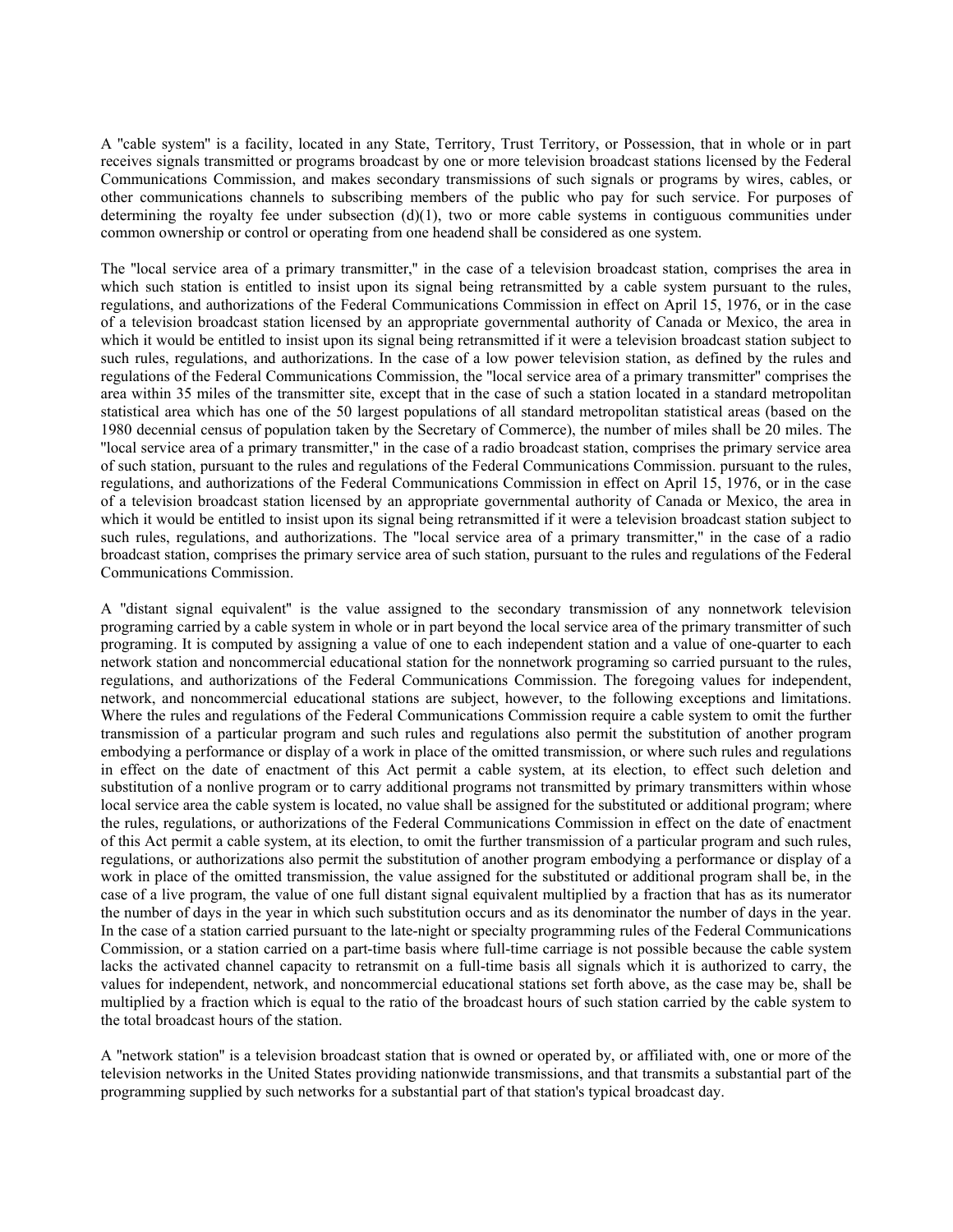An ''independent station'' is a commercial television broadcast station other than a network station.

A ''noncommercial educational station'' is a television station that is a noncommercial educational broadcast station as defined in section 397 of title 47.

\* \* \* \* \*

*§ 116. Scope of exclusive rights in nondramatic musical works: Compulsory licenses for public performances by means of coin-operated phonorecord players*

[O>§ 116. Scope of exclusive rights in nondramatic musical works: Public performances by means of coinoperated phonorecord players<O]

(a) **Limitation on exclusive right.** In the case of a nondramatic musical work embodied in a phonorecord *the performance of which is subject to this section as provided in section 116A,* the exclusive right under clause (4) of section 106 to perform the work publicly by means of a coin-operated phonorecord player is limited as follows:

(1) The proprietor of the establishment in which the public performance takes place is not liable for infringement with respect to such public performance unless--

(A) such proprietor is the operator of the phonorecord player; or

(B) such proprietor refuses or fails, within one month after receipt by registered or certified mail of a request, at a time during which the certificate required by clause  $(1)(C)$  of subsection (b) is not affixed to the phonorecord player, by the copyright owner, to make full disclosure, by registered or certified mail, of the identity of the operator of the phonorecord player.

(2) The operator of the coin-operated phonorecord player may obtain a compulsory license to perform the work publicly on that phonorecord player by filing the application, affixing the certificate, and paying the royalties provided by subsection (b).

## (b) **Recordation of coin-operated phonorecord player, affixation of certificate, and royalty payable under compulsory license.**

(1) Any operator who wishes to obtain a compulsory license for the public performance of works on a coinoperated phonorecord player shall fulfill the following requirements:

(A) Before or within one month after such performances are made available on a particular phonorecord player, and during the month of January in each succeeding year that such performances are made available on that particular phonorecord player, the operator shall file in the Copyright Office, in accordance with requirements that the Register of Copyrights, after consultation with the Copyright Royalty Tribunal (if and when the Tribunal has been constituted), shall prescribe by regulation, an application containing the name and address of the operator of the phonorecord player and the manufacturer and serial number or other explicit identification of the phonorecord player, and deposit with the Register of Copyrights a royalty fee for the current calendar year of \$ 8 for that particular phonorecord player. If such performances are made available on a particular phonorecord player for the first time after July 1 of any year, the royalty fee to be deposited for the remainder of that year shall be \$ 4.

(B) Within twenty days of receipt of an application and a royalty fee pursuant to subclause (A), the Register of Copyrights shall issue to the applicant a certificate for the phonorecord player.

(C) On or before March 1 of the year in which the certificate prescribed by subclause (B) of this clause is issued, or within ten days after the date of issue of the certificate, the operator shall affix to the particular phonorecord player, in a position where it can be readily examined by the public, the certificate, issued by the Register of Copyrights under subclause (B), of the latest application made by such operator under subclause (A) of this clause with respect to that phonorecord player.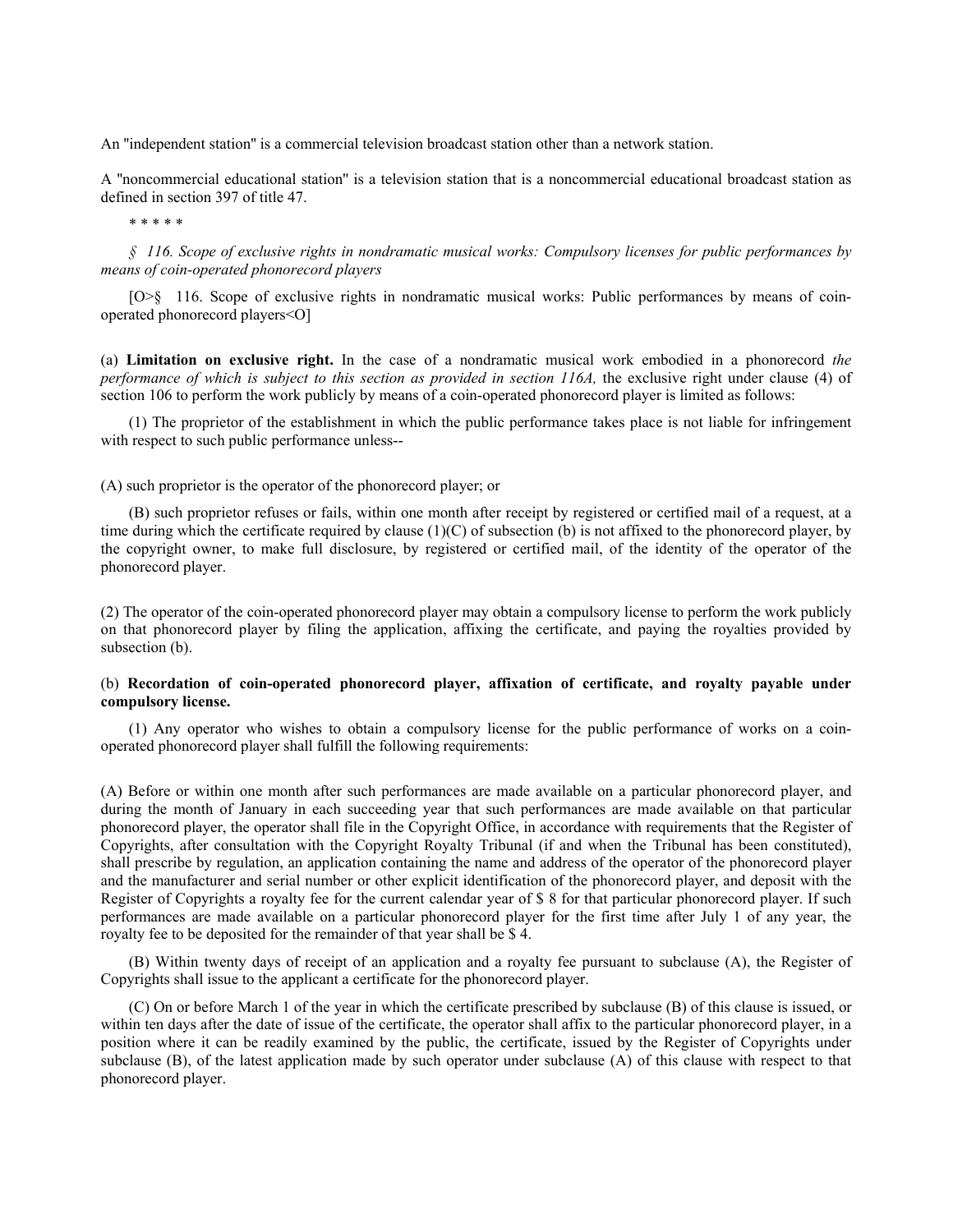(2) Failure to file the application, to affix the certificate, or to pay the royalty required by clause (1) of this subsection renders the public performance actionable as an act of infringement under section 501 and fully subject to the remedies provided by sections 502 through 506 and 509.

(c) **Distribution of royalties.** (1) The Register of Copyrights shall receive all fees deposited under this section and, after deducting the reasonable costs incurred by the Copyright Office under this section, shall deposit the balance in the Treasury of the United States, in such manner as the Secretary of the Treasury directs. All funds held by the Secretary of the Treasury shall be invested in interest-bearing United States securities for later distribution with interest by the Copyright Royalty Tribunal as provided by this title. The Register shall submit to the Copyright Royalty Tribunal, on an annual basis, a detailed statement of account covering all fees received for the relevant period provided by subsection (b).

(2) During the month of January in each year, every person claiming to be entitled to compulsory license fees under this section for performances during the preceding twelve-month period shall file a claim with the Copyright Royalty Tribunal, in accordance with requirements that the Tribunal shall prescribe by regulation. Such claim shall include an agreement to accept as final, except as provided in section 810 of this title, the determination of the Copyright Royalty Tribunal in any controversy concerning the distribution of royalty fees deposited under subclause (A) of subsection (b)(1) of this section to which the claimant is a party. Nothwithstanding any provisions of the antitrust laws, for purposes of this subsection any claimants may agree among themselves as to the proportionate division of compulsory licensing fees among them, may lump their claims together and file them jointly or as a single claim, or may designate a common agent to receive payment on their behalf.

(3) After the first day of October of each year, the Copyright Royalty Tribunal shall determine whether there exists a controversy concerning the distribution of royalty fees deposited under subclause (A) of subsection (b)(1). If the Tribunal determines that no such controversy exists, it shall, after deducting its reasonable administrative costs under this section, distribute such fees to the copyright owners entitled, or to their designated agents. If it finds that such a controversy exists, it shall, pursuant to *chapter 8* of this title, conduct a proceeding to determine the distribution of royalty fees.

(4) The fees to be distributed shall be divided as follows:

(A) to every copyright owner not affiliated with a performing rights society, the pro rata share of the fees to be distributed to which such copyright owner proves entitlement.

(B) to the performing rights societies, the remainder of the fees to be distributed in such pro rata shares as they shall by agreement stipulate among themselves, or, if they fail to agree, the pro rata share to which such performing rights societies prove entitlement.

(C) during the pendency of any proceeding under this section, the Copyright Royalty Tribunal shall withhold from distribution an amount sufficient to satisfy all claims with respect to which a controversy exists, but shall have discretion to proceed to distribute any amounts that are not in controversy.

(5) The Copyright Royalty Tribunal shall promulgate regulations under which persons who can reasonably be expected to have claims may, during the year in which performances take place, without expense to or harassment of operators or proprietors of establishments in which phonorecord players are located, have such access to such establishments and to the phonorecord players located therein and such opportunity to obtain information with respect thereto as may be reasonably necessary to determine, by sampling procedures or otherwise, the proportion of contribution of the musical works of each such person to the earnings of the phonorecord players for which fees shall have been deposited. Any person who alleges that he or she has been denied the access permitted under the regulations prescribed by the Copyright Royalty Tribunal may bring an action in the United States District Court for the District of Columbia for the cancellation of the compulsory license of the phonorecord player to which such access has been denied, and the court shall have the power to declare the compulsory license thereof invalid from the date of issue thereof.

(d) **Criminal penalties.** Any person who knowingly makes a false representation of a material fact in an application filed under clause  $(1)(A)$  of subsection (b), or who knowingly alters a certificate issued under clause  $(1)(B)$  of subsection (b) or knowingly affixes such a certificate to a phonorecord player other than the one it covers, shall be fined not more than \$ 2,500.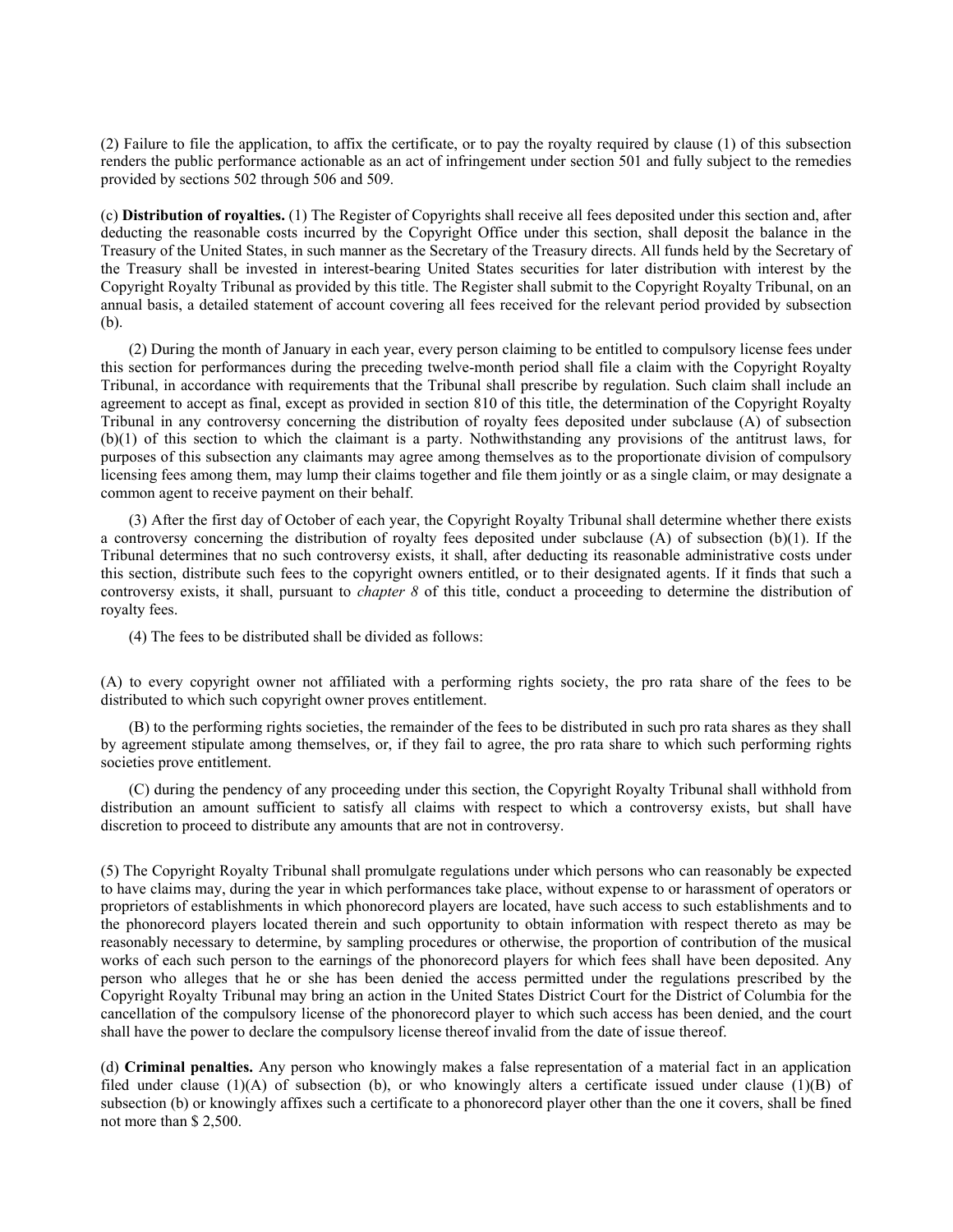(e) **Definitions.** As used in this section *and section 116A*, the following terms and their variant forms mean the following:

(1) A ''coin-operated phonorecord player'' is a machine or device that--

(A) is employed solely for the performance of nondramatic musical works by means of phonorecords upon being activated by insertion of coins, currency, tokens, or other monetary units or their equivalent;

(B) is located in an establishment making no direct or indirect charge for admission;

(C) is accompanied by a list of the titles of all the musical works available for performance on it, which list is affixed to the phonorecord player or posted in the establishment in a prominent position where it can be readily examined by the public; and

(D) affords a choice of works available for performance and permits the choice to be made by the patrons of the establishment in which it is located.

(2) An ''operator'' is any person who, alone or jointly with others:

(A) owns a coin-operated phonorecord player; or

(B) has the power to make a coin-operated phonorecord player available for placement in an establishment for purposes of public performance; or

(C) has the power to exercise primary control over the selection of the musical works made available for public performance on a coin-operated phonorecord player.

(3) A ''performing right society'' is an association or corporation that licenses the public performance of nondramatic musical works on behalf of the copyright owners, such as the American Society of Composers, Authors and Publishers, Broadcast Music, Inc., and SESAC, Inc.

*§ 116A. Negotiated licenses for public performances by means of coin-operated phonorecord players*

*(a) Applicability of Section.--This section applies to any nondramatic musical work embodied in a phonorecord.*

*(b) Limitation on Exclusive Right if Licenses Not Negotiated.--*

*(1) Applicability.--In the case of a work to which this section applies, the exclusive right under clause (4) of section 106 to perform the work publicly by means of a coin-operated phonorecord player is limited by section 116 to the extent provided in this section.*

*(2) Determination by copyright royalty tribunal.--The Copyright Royalty Tribunal, at the end of the 1-year period beginning on the effective date of the Berne Convention Implementation Act of 1988, and periodically thereafter to the extent necessary to carry out subsection (f), shall determine whether or not negotiated licenses authorized by subsection (c) are in effect so as to provide permission to use a quantity of musical works not substantially smaller than the quantity of such works performed on coin-operated phonorecord players during the 1-year period ending on the effective date of that Act. If the Copyright Royalty Tribunal determines that such negotiated licenses are not so in effect, the Tribunal shall, upon making the determination, publish the determination in the Federal Register. Upon such publication, section 116 shall apply with respect to musical works that are not the subject of such negotiated licenses.*

### *(c) Negotiated Licenses.--*

*(1) Authority for negotiations.--Any owners of copyright in works to which this section applies and any operators of coin-operated phonorecord players may negotiate and agree upon the terms and rates of royalty payments for the performance of such works and the proportionate division of fees paid among copyright owners, and may designate common agents to negotiate, agree to, pay, or receive such royalty payments.*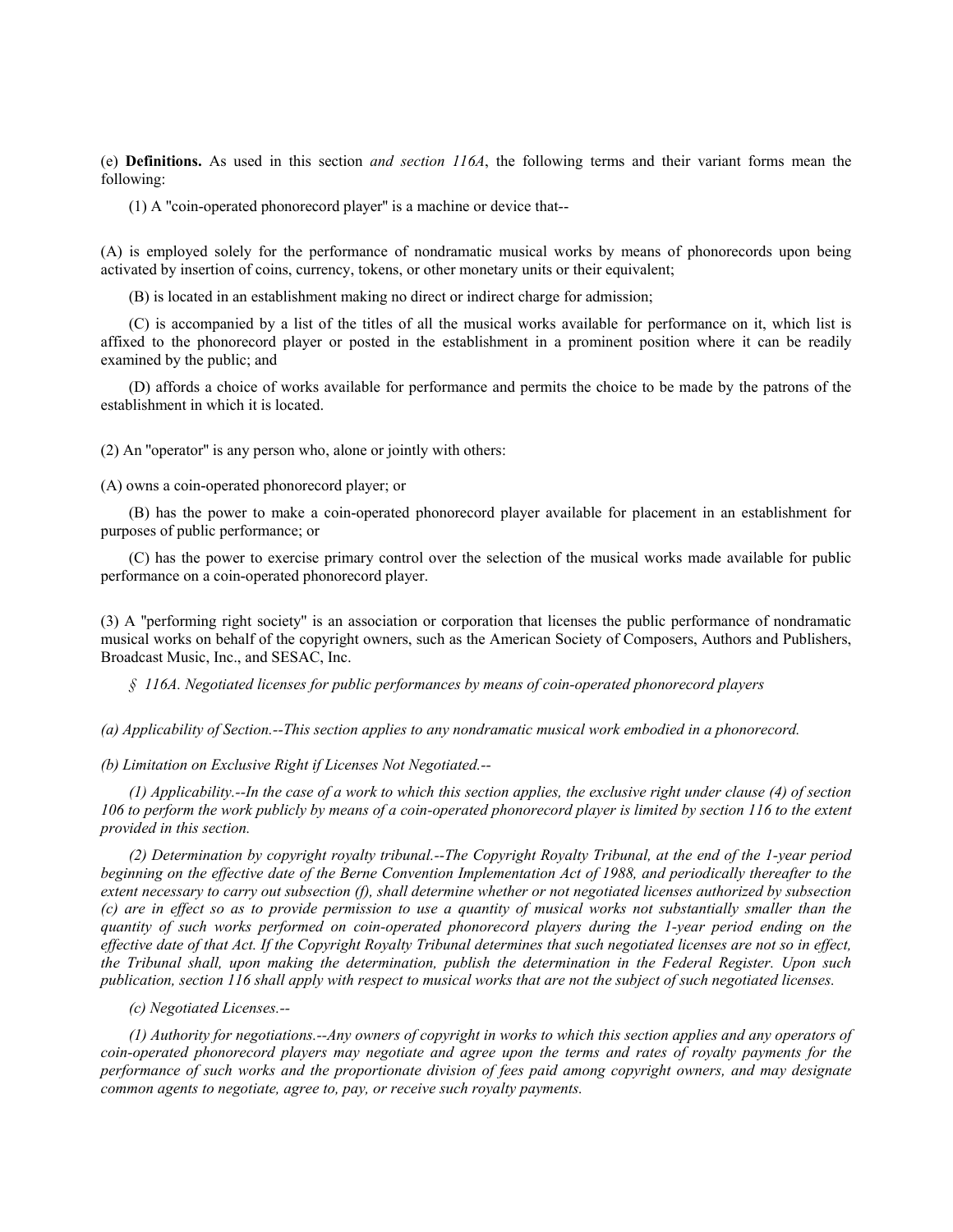*(2) Arbitration.--Parties to such a negotiation, within such time as may be specified by the Copyright Royalty Tribunal by regulation, may determine the result of the negotiation by arbitration. Such arbitration shall be governed by the provisions of title 9, to the extent such title is not inconsistent with this section. The parties shall give notice to the Copyright Royalty Tribunal of any determination reached by arbitration and any such determination shall, as between the parties to the arbitration, be dispositive of the issues to which it relates.*

*(d) License Agreements Superior to Copyright Royalty Tribunal Determinations.--License agreements between one or more copyright owners and one or more operators of coin-operated phonorecord players, which are negotiated in accordance with subsection (c), shall be given effect in lieu of any otherwise applicable determination by the Copyright Royalty Tribunal.*

*(e) Negotiation Schedule.--Not later than 60 days after the effective date of the Berne Convention Implementation Act of 1988, if the Chairman of the Copyright Royalty Tribunal has not received notice, from copyright owners and operators of coin-operated phonorecord players referred to in subsection (c)(1), of the date and location of the first meeting between such copyright owners and such operators to commence negotiations authorized by subsection (c), the Chairman shall announce the date and location of such meeting. Such meeting may not be held more than 90 days after the effective date of such Act.*

*(f) Copyright Royalty Tribunal To Suspend Various Activities.--The Copyright Royalty Tribunal shall not conduct any ratemaking activity with respect to coin-operated phonorecord players unless, at any time more than one year after the effective date of the Berne Convention Implementation Act of 1988, the negotiated licenses adopted by the parties under this section do not provide permission to use a quantity of musical works not substantially smaller than the quantity of such works performed on coin-operated phonorecord players during the one-year period ending on the effective date of such Act.*

*(g) Transition Provisions; Retention of Copyright Royalty Tribunal Jurisdiction.--Until such time as licensing provisions are determined by the parties under this section, the terms of the compulsory license under section 116, with respect to the public performance of nondramatic musical works by means of coin-operated phonorecord players, which is in effect on the day before the effective date of the Berne Convention Implementation Act of 1988, shall remain in force. If a negotiated license authorized by this section comes into force so as to supersede previous determinations of the Copyright Royalty Tribunal, as provided in subsection (d), but thereafter is terminated or expires and is not replaced by another licensing agreement, then section 116 shall be effective with respect to musical works that were the subject of such terminated or expired licenses.*

\* \* \* \* \*

*§ 119. Limitations on exclusive rights: Secondary transmissions of superstations and network stations for private home viewing*

### *(a) Secondary Transmissions by Satellite Carriers.--*

*(1) Superstations.--Subject to provisions of paragraphs (3), (4), and (6) of this subsection, transmissions of a primary transmission made by a superstation and embodying a performance or display of a work shall be subject to statutory licensing under this section if the secondary transmission is made by a satellite carrier to the public for private home viewing, and the carrier makes a direct or indirect charge for each retransmission service to each household receiving the secondary transmission or to a distributor that has contracted with the carrier for direct or indirect delivery of the secondary transmission to the public for private home viewing.*

*(2) Network stations.--*

*(A) In general.--Subject to the provisions of subparagraphs (B) and (C) of this paragraph and paragraphs (3), (4), (5), and (6) of this subsection, secondary transmissions of programming contained in a primary transmission made by a network station and embodying a performance or display of a work shall be subject to statutory licensing under this section if the secondary transmission is made by a satellite carrier to the public for private home viewing, and the carrier makes a direct or indirect charge for such retransmission service to each subscriber receiving the secondary transmission.*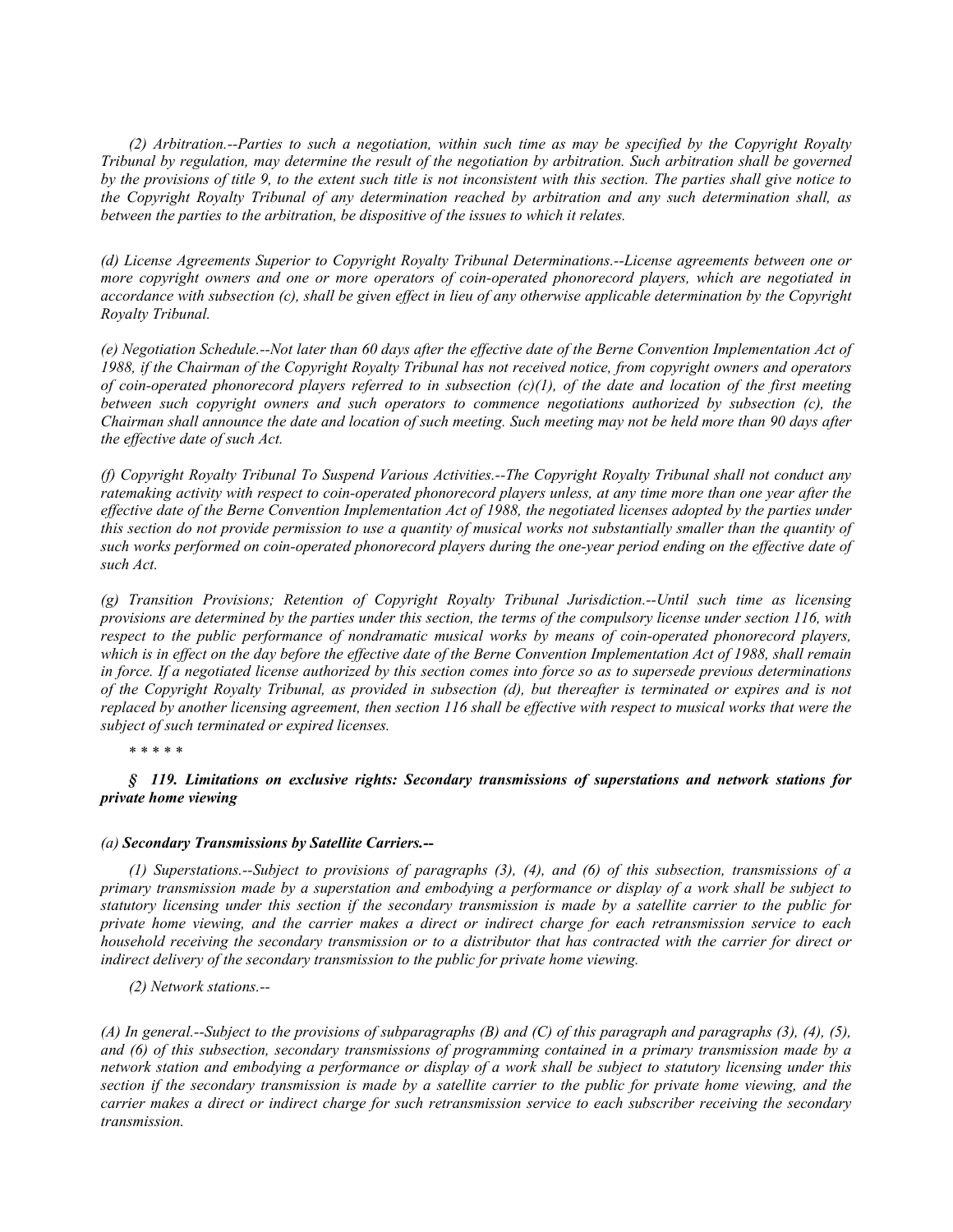*(B) Secondary transmissions to unserved households.--The statutory license provided for in subparagraph (A) shall be limited to secondary transmissions to person who reside in unserved households.*

*(C) Submission of subscriber lists to Networks.--A satellite carrier that makes secondary transmissions of a primary transmission made by a network station pursuant to subparagraph (A) shall, 90 days after the effective date of the Satellite Home Viewer Act of 1988, or 90 days after commencing such secondary transmissions, whichever is later, submit to the network that owns or is affiliated with the network station a list identifying (by street address, including county and zip code) all subscribers to which the satellite carrier currently makes secondary transmissions of that primary transmission. Thereafter, on the 15th of each month, the satellite carrier shall submit to the network a list identifying (by street address, including county and zip code) any persons who have been added or dropped as such subscribers since the last submission under this subparagraph. Such subscriber information submitted by a satellite carrier may be used only for purposes of monitoring compliance by the satellite carrier with this subsection. The submission requirements of this subparagraph shall apply to a satellite carrier only if the network to whom the submissions are to be made places on file with the Register of Copyrights, on or after the effective date of the Satellite Home Viewer Act of 1988, a document identifying the name and address of the person to whom such submissions are to be made. The Register shall maintain for public inspection a file of all such documents.*

*(3) Noncompliance with reporting and payment requirements.--Notwithstanding the provisions of paragraphs (1) and (2), the willful or repeated secondary transmission to the public by a satellite carrier of a primary transmission made by a superstation or a network station and embodying a performance or display of a work is actionable as an act of infringement under section 501, and is fully subject to the remedies provided by sections 502 through 506 and 509, where the satellite carrier has not deposited the statement of account and royalty fee required by subsection (b), or has failed to make the submissions to networks required by paragraph (2)(C).*

*(4) Willful alterations.--Notwithstanding the provisions of paragraphs (1) and (2), the secondary transmission to the public by a satellite carrier of a primary transmission made by a superstation or a network station and embodying a performance or display of a work is actionable as an act of infringement under section 501, and is fully subject to the remedies provided by sections 502 through 506 and sections 509 and 510, if the content of the particular program in which the performance or display is embodied, or any commercial advertising or station announcement transmitted by the primary transmitter during, or immediately before or after, the transmission of such program, is in any way willfully altered by the satellite carrier through changes, deletions, or additions, or is combined with programming from any other broadcast signal.*

*(5) Violation of Territorial Restrictions on Statutory License for Network Stations.--*

*(A) Individual violations.--The willful or repeated secondary transmission by a satellite carrier of a primary transmission made by a network station and embodying a performance or display of a work to a subscriber who does not reside in an unserved household is actionable as an act of infringment under section 501 and is fully subject to the remedies provided by sections 502 through 506 and 509, except that--*

*(i) no damages shall be awarded for such act of infringement if the satellite carrier took corrective action by promptly withdrawing service from the ineligible subscriber, and*

*(ii) any statutory damages shall not exceed \$ 5 for such subscriber for each month during which the violation occurred.*

*(B) Pattern of violations.--If a satellite carrier engages in a willful or repeated pattern or practice of delivering a primary transmission made by a network station and embodying a performance or display of a work to subscribers who do not reside in unserved households, then in addition to the remedies set forth in subparagraph (A)--*

*(i) If the pattern or practice has been carried out on a substantially nationwide basis, the court shall order a permanent injunction barring the secondary transmission by the satellite carrier, for private home viewing, of the primary transmissions of any primary network station affiliated with the same network, and the court may order statutory damages of not to exceed \$ 250,000 for each 6-month period during which the pattern or practice was carried out; and*

*(ii) if the pattern or practice has been carried out on a local or regional basis, the court shall order a permanent injunction barring the secondary transmission, for private home viewing in that locality or region, by the satellite*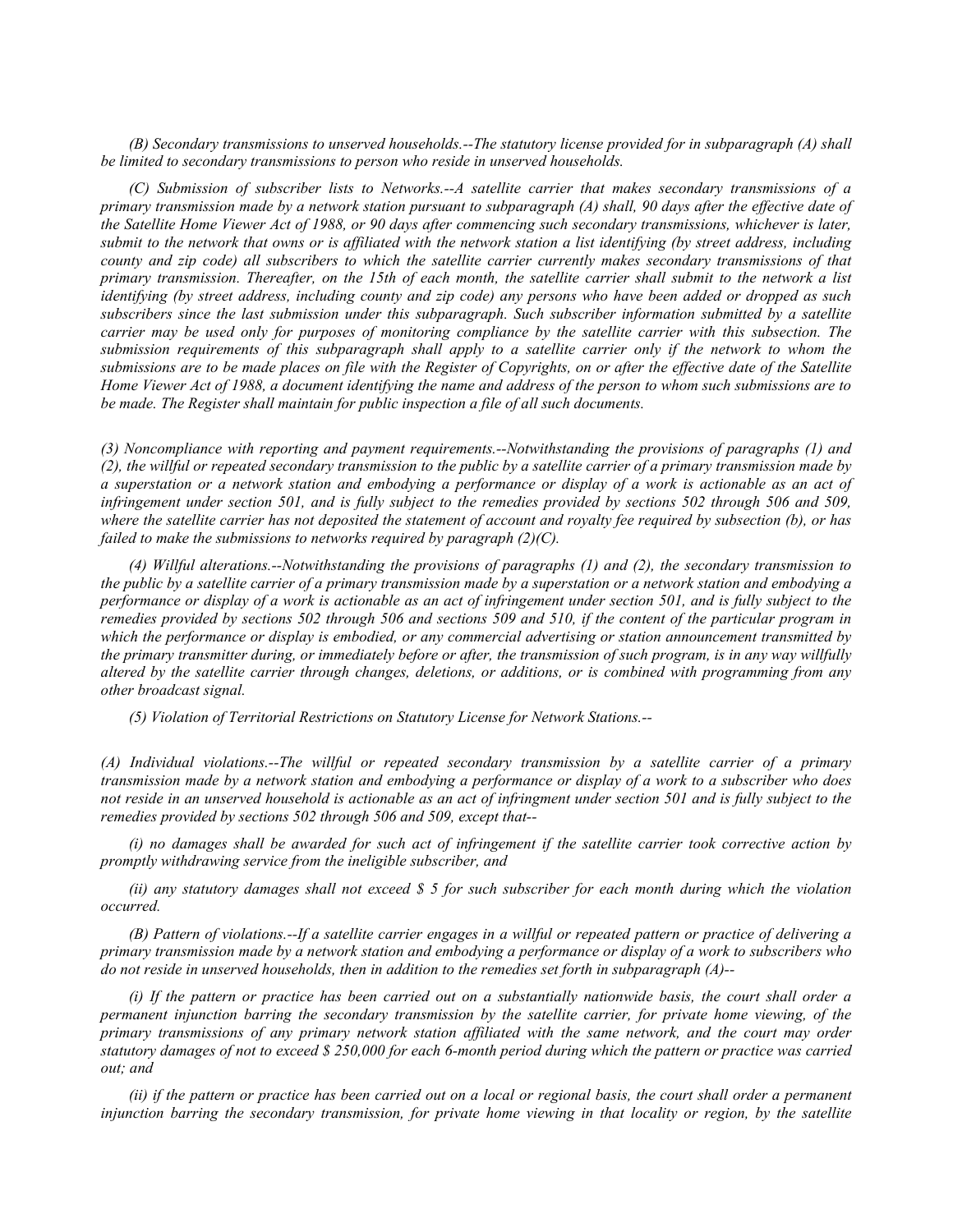*carrier of the primary transmissions of any primary network station affiliated with the same network, and the court may order statutory damages of not to exceed \$ 250,000 for each 6-month period during which the pattern or practice was carried out.*

*(C) Previous subscribers excluded.--Subparagraphs (A) and (B) do not apply to secondary transmissions by a satellite carrier to persons who subscribed to receive such secondary transmissions from the satellite carrier or a distributor before the date of the enactment of the Satellite Home Viewer Act of 1988.*

*(6) Discrimination by a satellite carrier.--Notwithstanding the provisions of paragraph (1), the willful or repeated secondary transmission to the public by a satellite carrier of a primary transmission made by a superstation or a network station and embodying a performance or display of a work is actionable as an act of infringement under section 501, and is fully subject to the remedies provided by sections 502 through 506 and 509, if the satellite carrier unlawfully discriminates against distributor.*

*(7) Geographic Limitation on secondary transmissions.--The statutory license created by this section shall apply only to secondary transmissions to households located in the United States.*

#### *(b) Statutory License for Secondary Transmissions for Private Home Viewing.--*

*(1) Deposits with the register of copyrights.--A satellite carrier whose secondary transmissions are subject to statutory licensing under subsection (a) shall, on a semiannual basis, deposit with the Register of Copyrights, in accordance with requirements that the Register shall, after consultation with the Copyright Royalty Tribunal, prescribe by regulation--*

*(A) a statement of account, covering the preceding 6-month period, specifying the names and locations of all superstations and network stations whose signals were transmitted, at any time dur- ing that period, to subscribers for private home viewing as described in subsections (a)(1) and (a)(2), the total number of subscribers that received such transmissions, and such other data as the Register of Copyrights may, after consultation with the Copyright Royalty Tribunal, from time to time prescribe by regulation; and*

*(B) a royalty fee for that 6-month period, computed by--*

*(i) multiplying the total number of subscribers receiving each secondary transmission of a superstation during each calendar month by 12 cents;*

*(ii) multiplying the number of subscribers receiving each secondary transmission of a network station during each calendar month by 3 cents; and*

*(iii) adding together the totals computed under clauses (i) and (ii).*

*(2) Investment of fees.--The Register of Copyrights shall receive all fees deposited under this section and, after deducting the reasonable costs incurred by the Copyright Office under this section (other than the costs deducted under paragraph (4)), shall deposit the balance in the Treasury of the United States, in such manner as the Secretary of the Treasury directs. All funds held by the Secretary of the Treasury shall be invested in interest-bearing securities of the United States for later distribution with interest by the Copyright Royalty Tribunal as provided by this title.*

*(3) Persons to whom fees are distributed.--The royalty fees deposited under paragraph (2) shall, in accordance*  with the procedures provided by paragraph (4), be distributed to those copyright owners whose works were included in *a secondary transmission for private home viewing made by a satellite carrier during the applicable 6-month accounting period and who file a claim with the Copyright Royalty Tribunal under paragraph (4).*

*(4) Procedures for distribution.--The royalty fees deposited under paragraph (2) shall be distributed in accordance with the following procedures:*

*(A) Filing of claims for fees.--During the month of July in each year, each person claiming to be entitled to statutory license fees for secondary transmissions for private home viewing shall file a claim with the Copyright Royalty Tribunal, in accordance with requirements that the Tribunal shall prescribe by regulation. For purposes of this*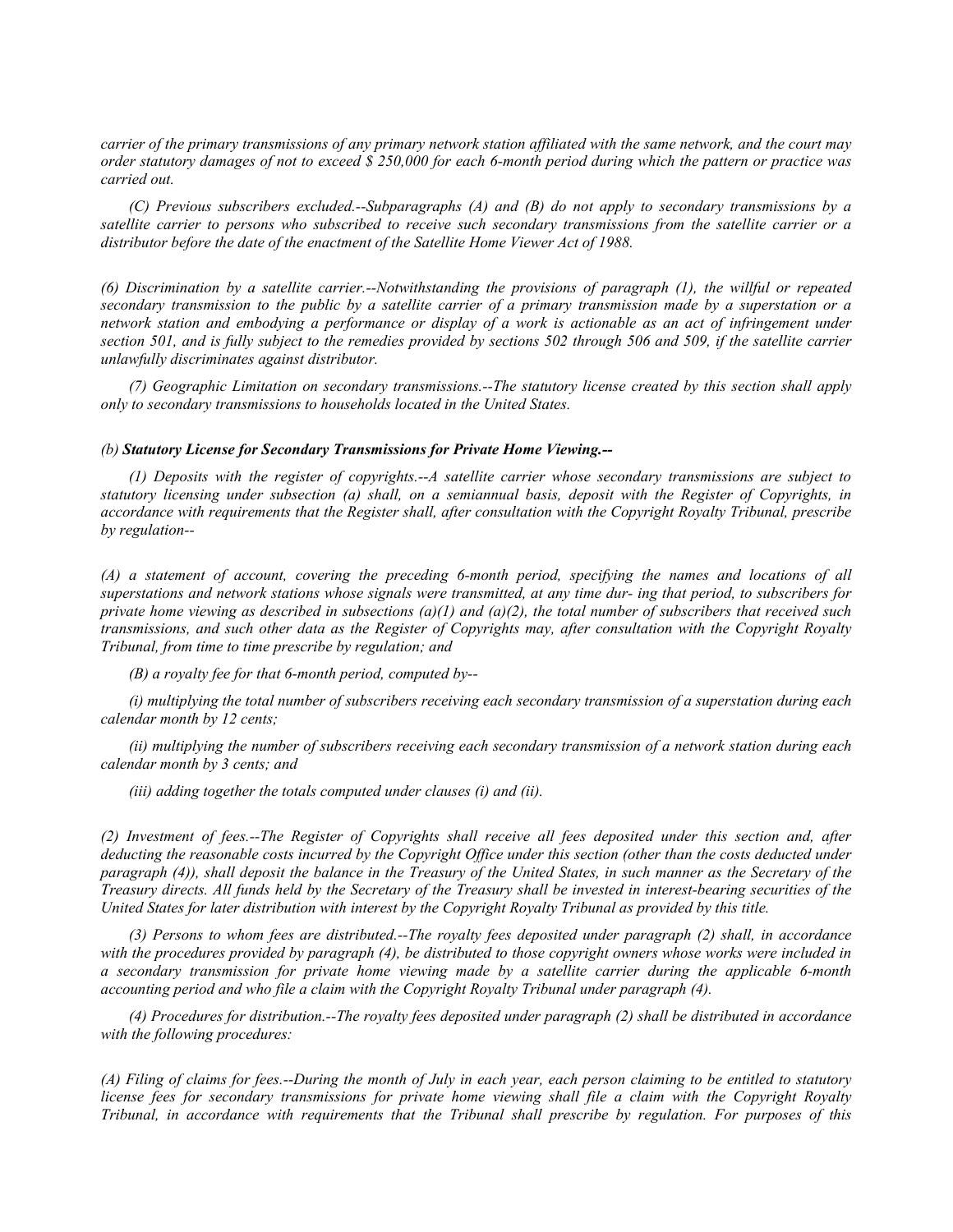*paragraph, any claimants may agree among themselves as to the proportionate division of statutory license fees among them, may lump their claims together and file them jointly or as a single claim, or may designate a common agent to receive payment on their behalf.*

*(B) Determination of controversy; distributions.--After the first day of August of each year, the Copyright Royalty Tribunal shall determine whether there exists a controversy concerning the distribution of royalty fees. If the Tribunal determines that no such controversy exists, the Tribunal shall, after deducting reasonable administrative costs under this paragraph, distribute such fees to the copyright owners entitled to receive them, or to their designated agents. If the Tribunal finds the existence of a controversy, the Tribunal shall, pursuant to chapter 8 of this title, conduct a proceeding to determine the distribution of royalty fees.*

*(C) Withholding of fees during controversy.--During the pendency of any proceeding under this subsection, the Copyright Royalty Tribunal shall withhold from distribution an amount sufficient to satisfy all claims with respect to which a controversy exists, but shall have discretion to proceed to distribute any amounts that are not in controversy.*

#### *(c) Determination of Royalty Fees.--*

*(1) Applicability and determination of royalty fees.--The rate of the royalty fee payable under subsection (b)(1)(B) shall be effective until December 31, 1992, unless a royalty fee is established under paragraph (2), (3), or (4) of this subsection. After that date, the fee shall be determined either in accordance with the voluntary negotiation procedure specified in paragraph (2) or in accordance with the compulsory arbitration procedure specified in paragraphs (3) and (4).*

*(2) Fee set by voluntary negotiation.--*

*(A) Notice of initiation of proceedings.--On or before July 1, 1991, the Copyright Royalty Tribunal shall cause notice to be published in the Federal Register of the initiation of voluntary negotiation proceedings for the purpose of determining the royalty fee to be paid by satellite carriers under subsection (b)(1)(B).*

*(B) Negotiations.--Satellite carriers, distributors, and copyright owners entitled to royalty fees under this section shall negotiate in good faith in an effort to reach a voluntary agreement or voluntary agreements for the payment of royalty fees. Any such satellite carriers, distributors, and copyright owners may at any time negotiate and agree to the royalty fee, and may designate common agents to negotiate, agree to, or pay such fees. If the parties fail to identify common agents, the Copyright Royalty Tribunal shall do so, after requesting recommendations from the parties to the negotiation proceeding. The parties to each negotiation proceeding shall bear the entire cost thereof.*

*(C) Agreements binding on parties; filing of agreements.--Voluntary agreements negotiated at any time in accordance with this paragraph shall be binding upon all satellite carriers, distributors, and copyright owners that are parties thereto. Copies of such agreements shall be filed with the Copyright Office within 30 days after execution in accordance with regulations that the Register of Copyrights shall prescribe.*

*(D) Period agreement is in effect.--The obligation to pay the royalty fees established under a voluntary agreement*  which has been filed with the Copyright Office in accordance with this paragraph shall become effective on the date *specified in the agreement, and shall remain in effect until December 31, 1994.*

#### *(3) Fee set by compulsory arbitration.--*

*(A) Notice of initiation of proceedings.--On or before December 31, 1991, the Copyright Royalty Tribunal shall cause notice to be published in the Federal Register of the initiation of arbitration proceedings for the purpose of determining a reasonable royalty fee to be paid under subsection (b)(1)(B) by satellite carriers who are not parties to a voluntary agreement filed with the Copyright Office in accordance with paragraph (2). Such notice shall include the names and qualifications of potential arbitrators chosen by the Tribunal from a list of available arbitrators obtained from the American Arbitration Association or such similar organization as the Tribunal shall select.*

*(B) Selection of arbitration panel.--Not later than 10 days after publication of the notice initiating an arbitration proceeding, and in accordance with procedures to be specified by the Copyright Royalty Tribunal, one arbitrator shall be selected from the published list by copyright owners who claim to be entitled to royalty fees under subsection (b)(4)*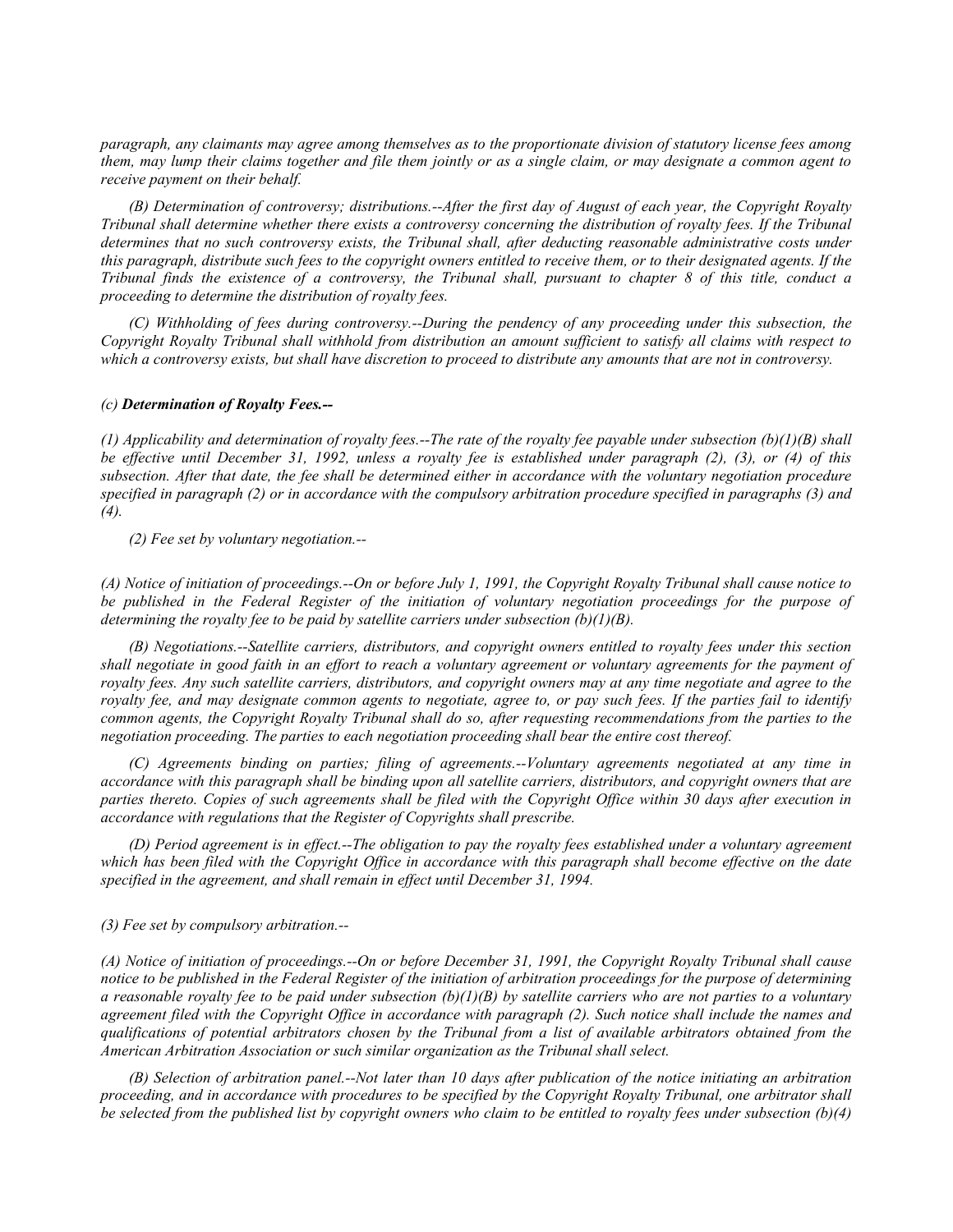*and who are not party to a voluntary agreement filed with the Copyright Office in accordance with paragraph (2), and one arbitrator shall be selected from the published list by satellite carriers and distributors who are not parties to such a voluntary agreement. The two arbitrators so selected shall, within 10 days after their selection, choose a third arbitrator from the same list, who shall serve as chairperson of the arbitrators. If either group fail to agree upon the selection of an arbitrator, or if the arbitrators selected by such groups fail to agree upon the selection of a chairperson, the Copyright Royalty Tribunal shall promptly select the arbitrator or chairperson, respectively. The arbitrators selected under this subparagraph shall constitute an Arbitration Panel.*

*(C) Arbitration proceeding.--The Arbitration Panel shall conduct an arbitration proceeding in accordance with such procedures as it may adopt. The Panel shall act on the basis of a fully documented written record. Any copyright owner who claims to be entitled to royalty fees under subsection (b)(4), any satellite carrier, and any distributor, who is*  not party to a voluntary agreement filed with the Copyright Office in accordance with paragraph (2), may submit *relevant information and proposals to the Panel. The parties to the proceeding shall bear the entire cost thereof in such manner and proportion as the Panel shall direct.*

*(D) Factors for determining royalty fees.--In determining royalty fees under this paragraph, the Arbitration Panel shall consider the approximate average cost to a cable system for the right to secondarily transmit to the public a primary transmission made by a broadcast station, the fee established under any voluntary agreement filed with the Copyright Office in accordance with paragraph (2), and the last fee proposed by the parties, before proceedings under this paragraph, for the secondary transmission of superstations or network stations for private home viewing. The fee shall also be calculated to achieve the following objectives:*

*(i) To maximize the availability of creative works to the public.*

*(ii) To afford the copyright owner a fair return for his or her creative work and the copyright user a fair income under existing economic conditions.*

*(iii) to reflect the relative roles of the copyright owner and the copyright user in the product made available to the public with respect to relative creative contribution, technological contribution, capital investment, cost, risk, and contribution to the opening of new markets for creative expression and media for their communication.*

*(iv) to minimize any disruptive impact on the structure of the industries involved and on generally prevailing industry practices.*

*(E) Report to copyright royalty tribunal.--Not later than 60 days after publication of the notice initiating an arbitration proceeding, the Arbitration Panel shall report to the Copyright Royalty Tribunal its determination*  concerning the royalty fee. Such report shall be accompanied by the written record, and shall set forth the facts that the *Panel found relevant to its determination and the reasons why its determination is consistent with the criteria set forth in subparagraph (D).*

*(F) Action by copyright royalty tribunal.--Within 60 days after receiving the report of the Arbitration Panel under subparagraph (E), the Copyright Royalty Tribunal shall adopt or reject the determination of the Panel. The Tribunal shall adopt the determination of the Panel unless the Tribunal finds that the determination is clearly inconsistent with the criteria set forth in subparagraph (D). If the Tribunal rejects the determination of the Panel, the Tribunal shall, before the end of that 60-day period, and after full examination of the record created in the arbitration proceeding, issue an order, consistent with the criteria set forth in subparagraph (D), setting the royalty fee under this paragraph. The Tribunal shall cause to be published in the Federal Register the determination of the Panel, and the decision of the Tribunal with respect to the determination (including any order issued under the preceding sentence). The Tribunal shall also publicize such determination and decision in such other manner as the Tribunal considers appropriate. The Tribunal shall also make the report of the Arbitration Panel and the accompanying record available for public inspection and copying.*

*(G) Period during which decision of panel or order of the tribunal effective.--The obligation to pay the royalty fee established under a determination of the Arbitration Panel which is confirmed by the Copyright Royalty Tribunal in accordance with this paragraph, or established by any order issued under subparagraph (F), shall become effective on the date when the decision of the Tribunal is published in the Federal Register under subparagraph (F), and shall remain in effect until modified in accordance with paragraph (4), or until December 31, 1994.*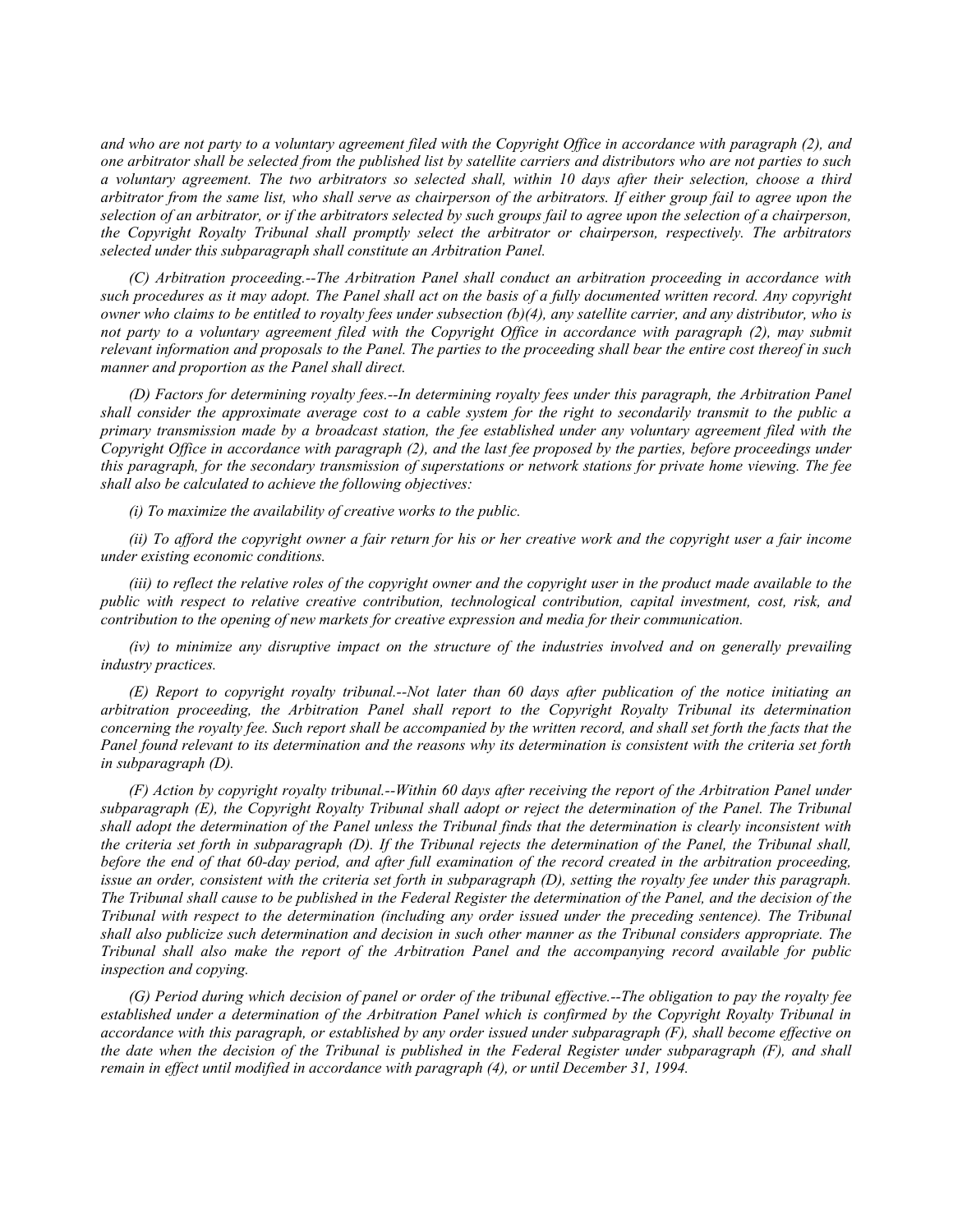*(H) Persons subject to royalty fee.--The royalty fee adopted or ordered under subparagraph (F) shall be binding of all satellite carriers, distributors, and copyright owners, who are not party to a voluntary agreement filed with the Copyright Office under paragraph (2).*

*(4) Judicial review.--Any decision of the Copyright Royalty Tribunal under paragraph (3) with respect to a determination of the Arbitration Panel may be appealed, by any aggrieved party who would be bound by the determination, to the United States Court of Appeals for the District of Columbia Circuit, within 30 days after the publication of the decision in the Federal Register. The pendency of an appeal under this paragraph shall not relieve satellite carriers of the obligation under subsection (b)(1) to deposit the statement of account and royalty fees specified*  in that subsection. The court shall have jurisdiction to modify or vacate a decision of the Tribunal only if it finds, on the *basis of the record before the Tribunal and the statutory criteria set forth in paragraph (3)(D), that the Arbitration Panel or the Tribunal acted in an arbitrary manner. If the court modifies the decision of the Tribunal, the court shall have jurisdiction to enter its own determination with respect to royalty fees, to order the repayment of any excess fees deposited under subsection (b)(1)(B), and to order the payment of any unpaid fees, and the interest pertaining respectively thereto, in accordance with its final judgment. The court may further vacate the decision of the Tribunal and remand the case for arbitration proceedings in accordance with paragraph (3).*

## *(d) Definitions.--As used in this section--*

*(1) Distributor.--The term ''distributor'' means an entity which contracts to distribute secondary transmissions from a satellite carrier and, either as a single channel or in a package with other programming, provides the secondary transmission either directly to individual subscribers for private home viewing or indirectly through other program distribution entities.*

*(2) Network station.--The term ''network station'' has the meaning given that term in section 111(f) of this title, and*  includes any trans- lator station or terrestrial satellite station that rebroadcasts all or substantially all of the *programming broadcast by a network station.*

*(3) Primary network station.--The term ''primary network station'' means a network station that broadcasts or rebroadcasts the basic programming service of a particular national network.*

*(4) Primary transmission.--The term ''primary transmission'' has the meaning given that term in section 111(f) of this title.*

*(5) Private home viewing.--The term ''private home viewing'' means the viewing, for private use in a household by means of satellite reception equipment which is operated by an individual in that household and which serves only such household, of a secondary transmission delivered by a satellite carrier of a primary transmission of a television station licensed by the Federal Communications Commission.*

*(6) Satellite carrier.--The term ''satellite carrier'' means an entity that uses the facilities of a satellite or satellite service licensed by the Federal Communications Commission, to establish and operate a channel of communications for point-to-multipoint distribution of television station signals, and that owns or leases a capacity or service on a satellite in order to provide such point-to-multipoint distribution, except to the extent that such entity provides such distribution pursuant to tariff under the Communications Act of 1934, other than for private home viewing.*

*(7) Secondary transmission.--The term ''secondary transmission'' has the meaning given that term in section 111(f) of this title.*

*(8) Subscriber.--The term ''subscriber'' means an individual who receives a secondary transmission service for private home viewing by means of a secondary transmission from a satellite carrier and pays a fee for the service, directly or indirectly, to the satellite carrier or to a distributor.*

*(9) Superstation.--The term ''superstation'' means a television broadcast station, other than a network station, licensed by the Federal Communications Commission that is secondarily transmitted by a satellite carrier.*

*(10) Unserved household.--The term ''unserved household,'' with respect to a particular television network, means a household that--*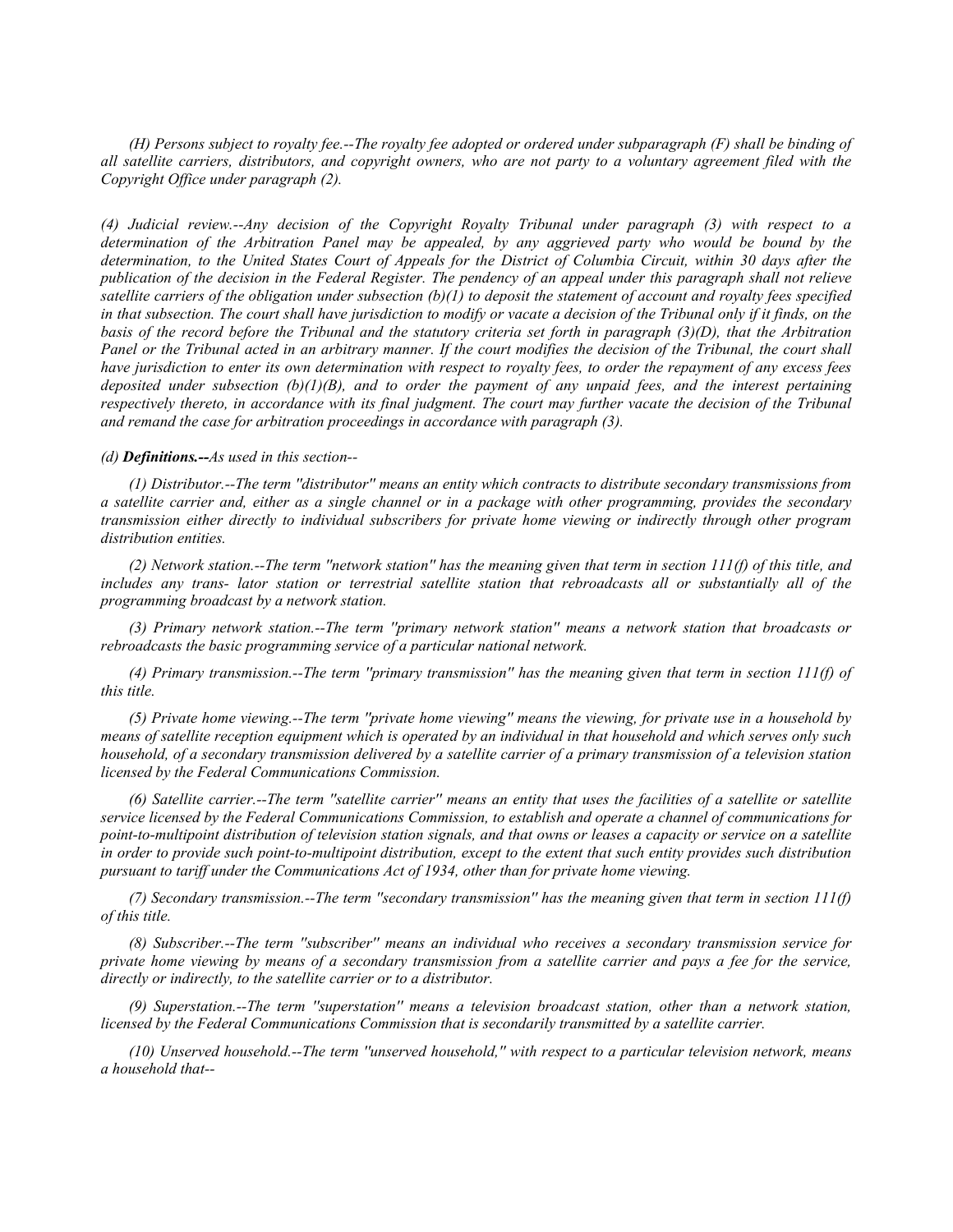*(A) cannot receive, through the use of a conventional outdoor rooftop receiving antenna, an over-the-air signal of grade B intensity (as defined by the Federal Communications Commission) of a primary network station affiliated with that network, and*

*(B) has not, within 90 days before the date on which that household subscribes, either initially or on renewal, to receive secondary transmissions by a satellite carrier of a network station affiliated with that network subscribed to a cable system that provides the signal of a primary network station affiliated with that network.*

*(e) Exclusivity of This Section With Respect to Secondary Transmissions of Broadcast Stations by Satellite to Members of the Public.--No provision of section 111 of this title or any other law (other than this section) shall be construed to contain any authorization, exemption, or license through which secondary transmissions by satellite carrier for private home viewing of programming contained in a primary transmission made by a superstation or a network station may be made without obtaining the consent of the copyright owner.*

\* \* \* \* \*

### **§ 205. Recordation of transfers and other documents**

(a) **Conditions for recordation.** Any transfer of copyright ownership or other document pertaining to a copyright may be recorded in the Copyright Office if the document filed for recordation bears the actual signature of the person who executed it, or if it is accompanied by a sworn or official certification that it is a true copy of the original, signed document.

(b) **Certificate of recordation.** The Register of Copyrights shall, upon receipt of a document as provided by subsection (a) and of the fee provided by section 708, record the document and return it with a certificate of recordation.

(c) **Recordation as constructive notice.** Recordation of a document in the Copyright Office gives all persons constructive notice of the facts stated in the recorded document, but only if--

(1) the document, or material attached to it, specifically identifies the work to which it pertains so that, after the document is indexed by the Register of Copyrights, it would be revealed by a reasonable search under the title or registration number of the work; and

(2) registration has been made for the work.

[O>(d) **Recordation as prerequisite to infringement suit.** No person claiming by virtue of a transfer to be the owner of copyright or of any exclusive right under a copyright is entitled to institute an infringement action under this title until the instrument of transfer under which such person claims has been recorded in the Copyright Office, but suit may be instituted after such recordation on a cause of action that arose before recordation.<O]

*(d)* [O>(e)<O] **Priority between conflicting transfers.** As between two conflicting transfers, the one executed first prevails if it is recorded, in the manner required to give constructive notice under subsection (c), within one month after its execution in the United States or within two months after its execution outside the United States, or at any time before recordation in such manner of the later transfer. Otherwise the later transfer prevails if recorded first in such manner, and if taken in good faith, for valuable consideration or on the basis of a binding promise to pay royalties, and without notice of the earlier transfer.

*(e)* [O>(f)<O] **Priority between conflicting transfer of ownership and nonexclusive license.** A nonexclusive license, whether recorded or not, prevails over a conflicting transfer of copyright ownership if the license is evidenced by a written instrument signed by the owner of the rights licensed or such owner's duly authorized agent, and if--

(1) the license was taken before execution of the transfer; or

(2) the license was taken in good faith before recordation of the transfer and without notice of it.

\* \* \* \* \*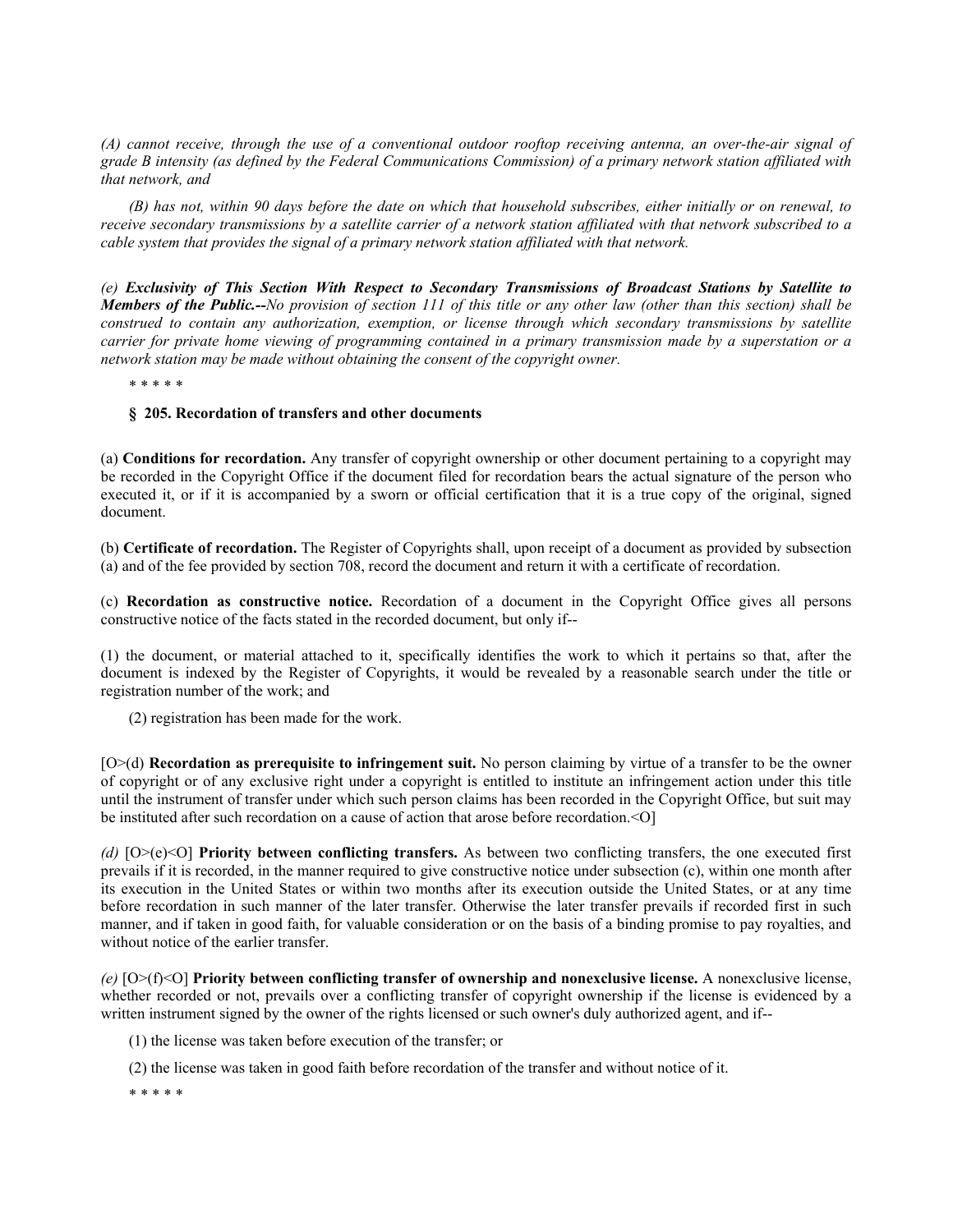### **§ 301. Preemption with respect to other laws**

(a) On and after January 1, 1978, all legal or equitable rights that are equivalent to any of the exclusive rights within the general scope of copyright as specified by section 106 in works of authorship that are fixed in a tangible medium of expression and come within the subject matter of copyright as specified by sections 102 and 103, whether created before or after that date and whether published or unpublished, are governed exclusively by this title. Thereafter, no person is entitled to any such right or equivalent right in any such work under the common law or statutes of any State.

(b) Nothing in this title annuls or limits any rights or remedies under the common law or statutes of any State with respect to--

(1) subject matter that does not come within the subject matter of copyright as specified by sections 102 and 103, including works of authorship not fixed in any tangible medium of expression; or

(2) any cause of action arising from undertakings commenced before January 1, 1978; or

(3) activities violating legal or equitable rights that are not equivalent to any of the exclusive rights within the general scope of copyright as specified by section 106.

(c) With respect to sound recordings fixed before February 15, 1972, any rights or remedies under the common law or statutes of any State shall not be annulled or limited by this title until February 15, 2047. The preemptive provisions of subsection (a) shall apply to any such rights and remedies pertaining to any cause of action arising from undertakings commenced on and after February 15, 2047. Notwithstanding the provisions of section 303, no sound recording fixed before February 15, 1972, shall be subject to copyright under this title before, on, or after February 15, 2047.

(d) Nothing in this title annuls or limits any rights or remedies under any other Federal statute.

*(e) The scope of Federal preemption under this section is not affected by the adherence of the United States to the Berne Convention or the satisfaction of obligations of the United States thereunder.*

\* \* \* \* \*

## **CHAPTER 4--COPYRIGHT NOTICE, DEPOSIT, AND REGISTRATION**

Sec.

```
* * * * *
```
*405. Notice of copyright: Omission of notice on certain copies and phonorecords.*

*406. Notice of copyright: Error in name or date on certain copies and phonorecords.*

*[O>405. Notice of copyright: Omission of notice.<O]*

*[O>406. Notice of copyright: Error in name or date.<O]* \* \* \* \* \*

*411. Registration and infringement actions.*

[O>411. Registration as prerequisite to infringement suit.<O]

\* \* \* \* \*

**§ 401. Notice of copyright: Visually perceptible copies**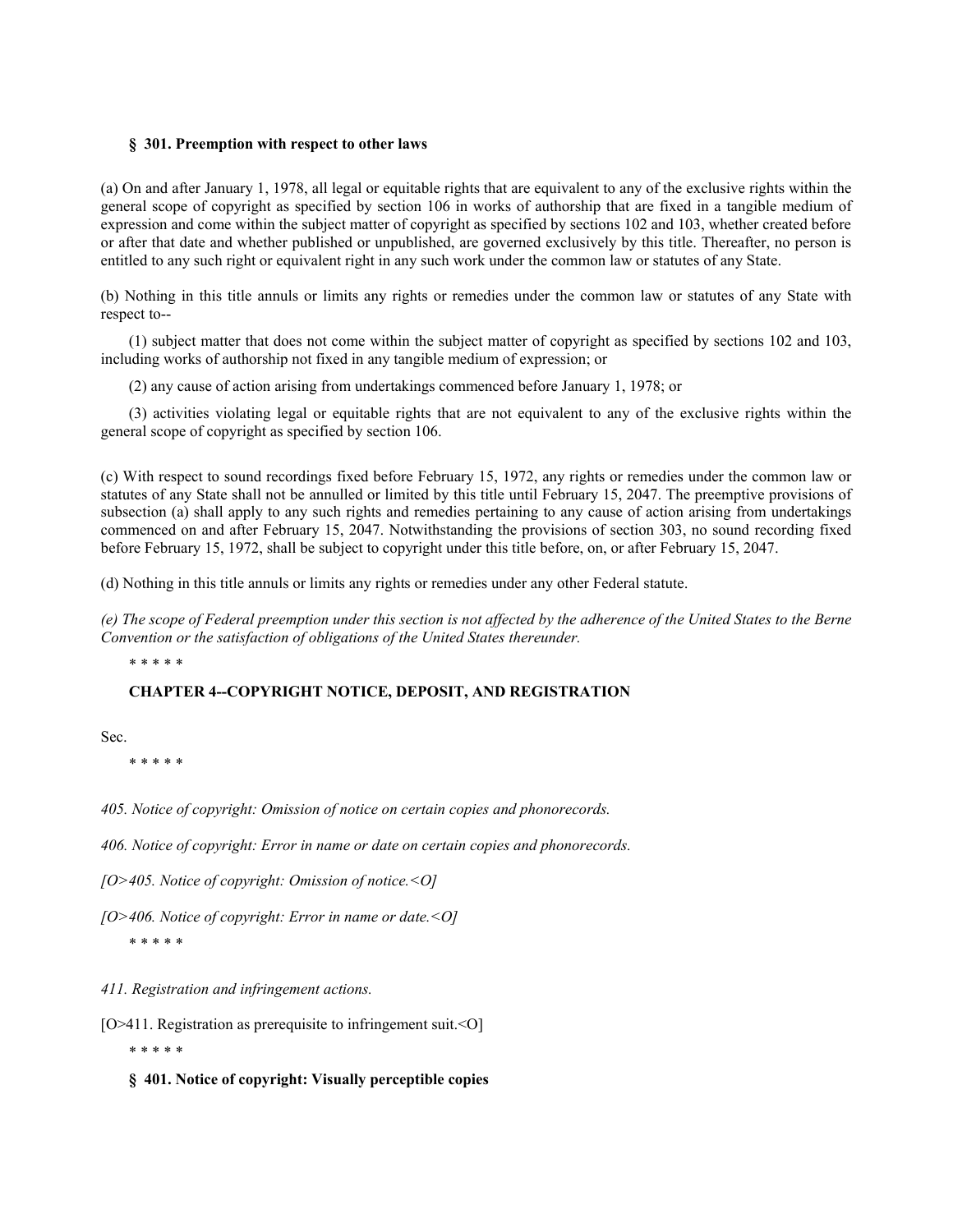(a) **General** *Provisions.* **[O>requirement.<O] --** Whenever a work protected under this title is published in the United States or elsewhere by authority of the copyright owner, a notice of copyright as provided by this section *may be placed on* [O>shall be placed on all<O] publicly distributed copies from which the work can be visually perceived, either directly or with the aid of a machine or device.

(b) **Form of notice.** *If a notice appears on the copies, it* [O>The notice appearing on the copies<O] shall consist of the following three elements:

(1) the symbol (c) (the letter C in a circle), or the word ''Copyright,'' or the abbreviation ''Copr.''; and

(2) the year of first publication of the work; in the case of compilations or derivative works incorporating previously published material, the year date of first publication of the compilation or derivative work is sufficient. The year date may be omitted where a pictorial, graphic, or sculptural work, with accompanying text matter, if any, is reproduced in or on greeting cards, postcards, stationery, jewelry, dolls, toys, or any useful articles; and

(3) the name of the owner of copyright in the work, or an abbreviation by which the name can be recognized, or a generally known alternative designation of the owner.

(c) **Position of notice.** The notice shall be affixed to the copies in such manner and location as to give reasonable notice of the claim of copyright. The Register of Copyrights shall prescribe by regulation, as examples, specific methods of affixation and positions of the notice on various types of works that will satisfy this requirement, but these specifications shall not be considered exhaustive.

*(d) Evidentiary Weight of Notice.--If a notice of copyright in the form and position specified by this section appears on the published copy or copies to which a defendant in a copyright infringement suit had access, then no weight shall be given to such a defendant's interposition of a defense based on innocent infringement in mitigation of actual or statutory damages, except as provided in the last sentence of section 504(c)(2).*

### **§ 402. Notice of copyright: Phonorecords of sound recordings**

(a) General Provisions.  $[O>(a)$  General requirement.  $O$  Whenever a sound recording protected under this title is published in the United States or elsewhere by authority of the copyright owner, a notice of copyright as provided by this section *may be placed on* [O>shall be placed on all <O]publicly distributed phonorecords of the sound recording.

(b) **Form of notice.** *If a notice appears on the phonorecords, it* [O>The notice appearing on the phonorecords<O] shall consist of the following three elements:

- (1) the symbol e (the letter P in a circle); and
- (2) the year of first publication of the sound recording; and

(3) the name of the owner of copyright in the sound recording, or an abbreviation by which the name can be recognized, or a generally known alternative designation of the owner; if the producer of the sound recording is named on the phonorecord labels or containers, and if no other name appears in conjunction with the notice, the producer's name shall be considered a part of the notice.

(c) **Position of notice.** The notice shall be placed on the surface of the phonorecord, or on the phonorecord label or container, in such manner and location as to give reasonable notice of the claim of copyright.

*(d) Evidentiary Weight of Notice.--If a notice of copyright in the form and position specified by this section appears on the published phonorecord or phonorecords to which a defendant in a copyright infringement suit had access, then no*  weight shall be given to such a defendant's interposition of a defense based on innocent infringement in mitigation of *actual or statutory damages, except as provided in the last sentence of section 504(c)(2).*

## **§ 403. Notice of copyright: Publications incorporating United States Government works**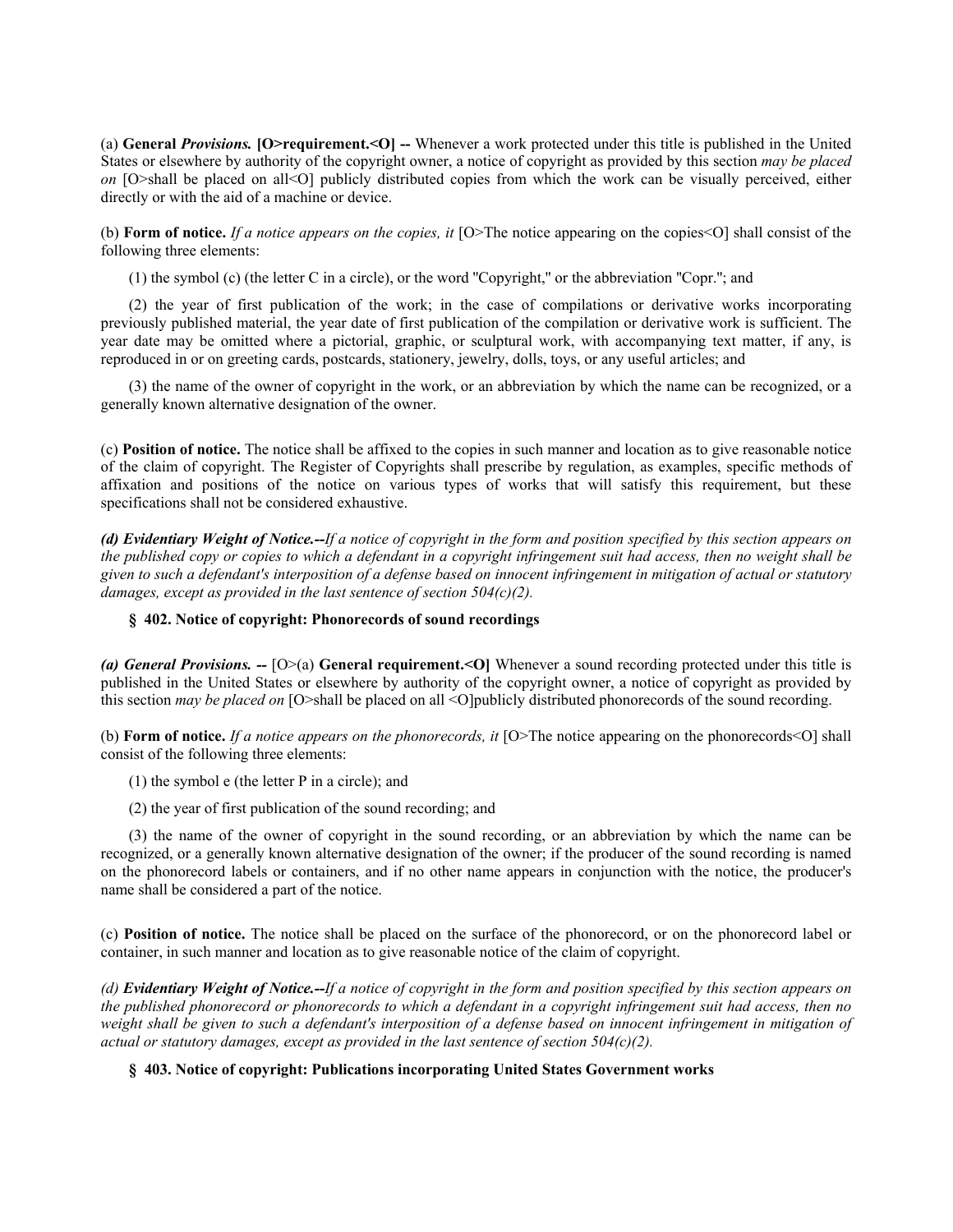*Sections 401(d) and 402(d) shall not apply to a work published in copies or phonorecords consisting predominantly of one or more works of the United States Government unless the notice of copyright appearing on the published copies or phonorecords to which a defendant in the copyright infringement suit had access includes a statement identifying, either affirmatively or negatively, those portions of the copies or phonorecords embodying any work or works protected under this title.*

[O>Whenever a work is published in copies or phonorecords consisting preponderantly of one or more works of the United States Govern- ment, the notice of copyright provided by sections 401 or 402 shall also include a statement identifying, either affirmatively or negatively, those portions of the copies or phonorecords embodying any work or works protected under this title.<O]

## **§ 404. Notice of copyright: Contributions to collective works**

(a) A separate contribution to a collective work may bear its own notice of copyright, as provided by sections 401 through 403. However, a single notice applicable to the collective work as a whole is sufficient *to invoke the provisions of section 401(d) or 402(d), as applicable* [O>to satisfy the requirements of sections 401 through 403<O] with respect to the separate contributions it contains (not including advertisements inserted on behalf of persons other than the owner of copyright in the collective work), regardless of the ownership of copyright in the contributions and whether or not they have been previously published.

(b) *With respect to copies and phonorecords publicly distributed by authority of the copyright owner before the effective date of the Berne Convention Implementation Act of 1988, where* [O>Where<O] the person named in a single notice applicable to a collective work as a whole is not the owner of copyright in a separate contribution that does not bear its own notice, the case is governed by the provisions of section 406(a).

## **§ 405. Notice of copyright: Omission of notice** *on certain copies and phonorecords*

(a) **Effect of omission on copyright.** *With respect to copies and phonorecords publicly distributed by authority of the copyright owner before the effective date of the Berne Convention Implementation Act of 1988, the omission of the copyright notice described in* [O>The omission of the copyright notice prescribed by<O] sections 401 through 403 from copies or phonorecords publicly distributed by authority of the copyright owner does not invalidate the copyright in a work if--

(1) the notice has been omitted from no more than a relatively small number of copies or phonorecords distributed to the public; or

(2) registration for the work has been made before or is made within five years after the publication without notice, and a reasonable effort is made to add notice to all copies or phonorecords that are distributed to the public in the United States after the omission has been discovered; or

(3) the notice has been omitted in violation of an express requirement in writing that, as a condition of the copyright owner's authorization of the public distribution of copies or phonorecords, they bear the prescribed notice.

(b) **Effect of omission on innocent infringers.** Any person who innocently infringes a copyright, in reliance upon an authorized copy or phonorecord from which the copyright notice has been *omitted and which was publicly distributed by authority of the copyright owner before the effective date of the Berne Convention Implementation Act of 1988,* [O>omitted,<O] incurs no liability for actual or statutory damages under section 504 for any infringing acts committed before receiving actual notice that registration for the work has been made under section 408, if such person proves that he or she was misled by the omission of notice. In a suit for infringement in such a case the court may allow or disallow recovery of any of the infringer's profits attributable to the infringement, and may enjoin the continuation of the infringing undertaking or may require, as a condition or permitting the continuation of the infringing undertaking, that the infringer pay the copyright owner a reasonable license fee in an amount and on terms fixed by the court.

(c) **Removal of notice.** Protection under this title is not affected by the removal, destruction, or obliteration of the notice, without the authorization of the copyright owner, from any publicly distributed copies or phonorecords.

**§ 406. Notice of copyright:** *Omission of notice on certain copies and phonorecords* [O>Error in name or date<O]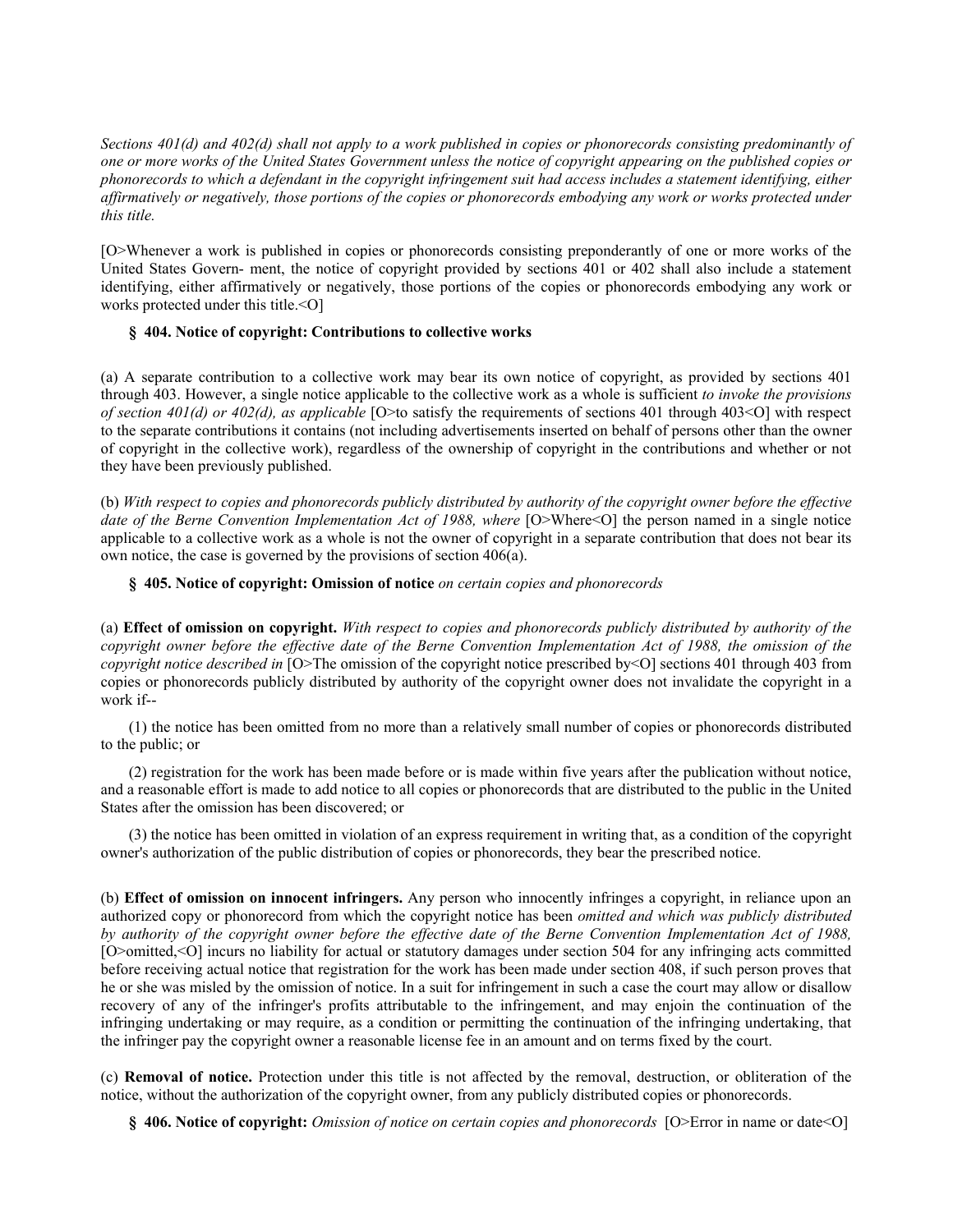(a) **Error in name.** *With respect to copies and phonorecords publicly distributed by authority of the copyright owner before the effective date of the Berne Convention Implementation Act of 1988, where* [O>Where<O] the person named in the copyright notice on copies or phonorecords publicly distributed by authority of the copyright owner is not the owner of copyright, the validity and ownership of the copyright are not affected. In such a case, however, any person who innocently begins an undertaking that infringes the copyright has a complete defense to any action for such infringement if such person proves that he or she was misled by the notice and began the undertaking in good faith under a purported transfer or license from the person named therein, unless before the undertaking was begun--

(1) registration for the work had been made in the name of the owner of copyright; or

(2) a document executed by the person named in the notice and showing the ownership of the copyright has been recorded.

The person named in the notice is liable to account to the copyright owner for all receipts from transfers or licenses purportedly made under the copyright by the person named in the notice.

(b) **Error in date.** When the year date in the notice on copies or phonorecords distributed *before the effective date of the Berne Convention Implementation Act of 1988* by authority of the copyright owner is earlier than the year in which publication first occurred, any period computed from the year of first publication under section 302 is to be computed from the year in the notice. Where the year date is more than one year later than the year in which publication first occurred, the work is considered to have been published without any notice and is governed by the provisions of section 405.

(c) **Omission of name or date.** Where copies or phonorecords publicly distributed *before the effective date of the Berne Convention Implementation Act of 1988* by authority of the copyright owner contain no name or no date that could reasonably be considered a part of the notice, the work is considered to have been published without any notice and is governed by the provisions of section 405 *as in effect on the day before the effective date of the Berne Convention Implementation Act of 1988*.

## **§ 407. Deposit of copies or phonorecords for Library of Congress**

(a) Except as provided by subsection (c), and subject to the provisions of subsection (e), the owner of copyright or of the exclusive right of publication in a work published [O>with notice of copyright<O] in the United States shall deposit, within three months after the date of such publication--

(1) two complete copies of the best edition; or

(2) if the work is a sound recording, two complete phonorecords of the best edition, together with any printed or other visually perceptible material published with such phonorecords.

Neither the deposit requirements of this subsection nor the acquisition provisions of subsection (e) are conditions of copyright protection.

(b) The required copies or phonorecords shall be deposited in the Copyright Office for the use or disposition of the Library of Congress. The Register of Copyrights shall, when requested by the depositor and upon payment of the fee prescribed by section 708, issue a receipt for the deposit.

(c) The Register of Copyrights may be regulation exempt any categories of material from the deposit requirements of this section, or require deposit of only one copy or phonorecord with respect to any categories. Such regulations shall provide either for complete exemption from the deposit requirements of this section, or for alternative forms of deposit aimed at providing a satisfactory archival record of a work without imposing practical or financial hardships on the depositor, where the individual author is the owner of copyright in a pictorial, graphic, or sculptural work and (i) less than five copies of the work have been published, or (ii) the work has been published in a limited edition consisting of numbered copies, the monetary value of which would make the mandatory deposit of two copies of the best edition of the work burdensome, unfair, on unreasonable.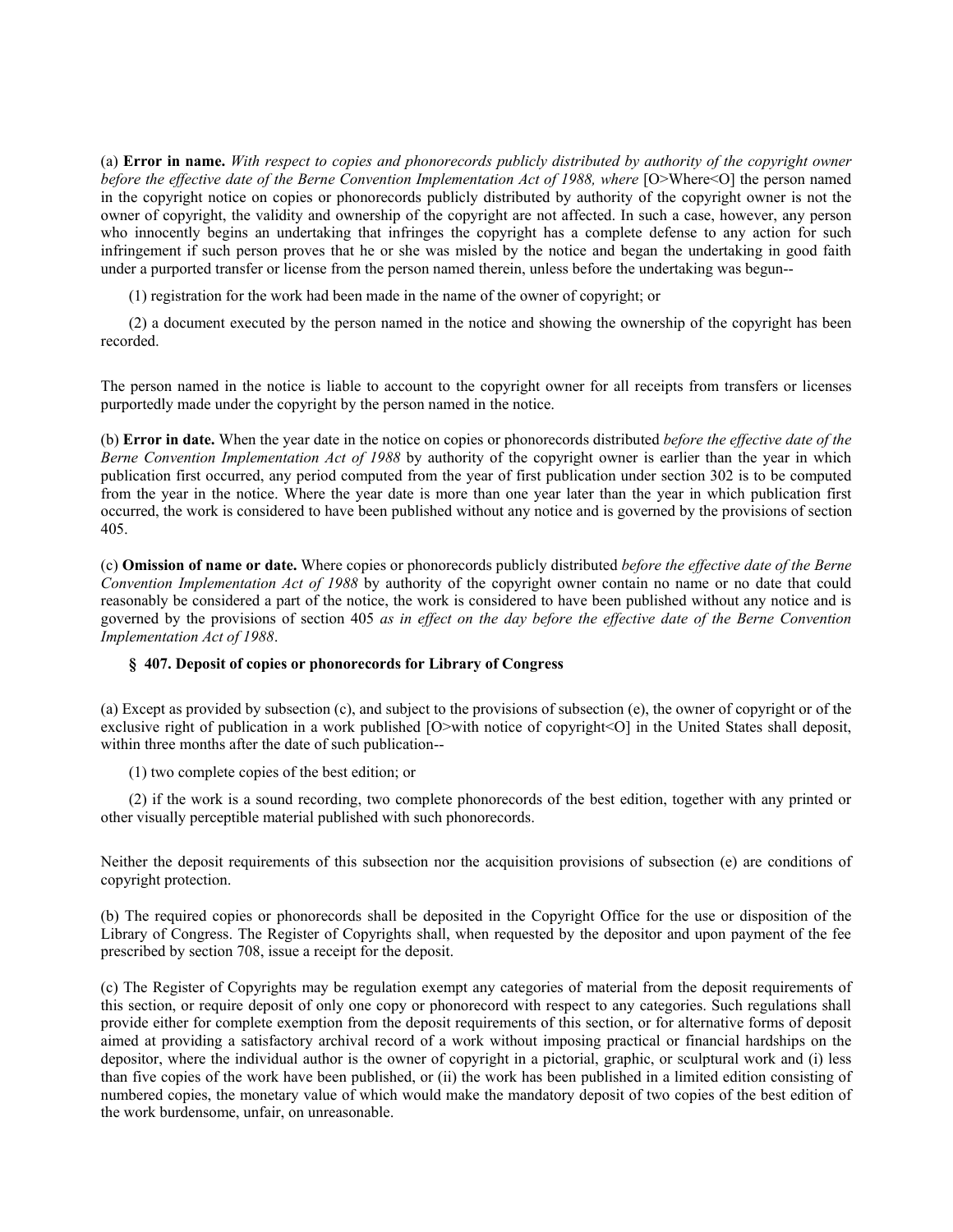(d) At any time after publication of a work as provided by subsection (a), the Register of Copyrights may make written demand for the required deposit on any of the persons obligated to make the deposit under subsection (a). Unless deposit is made within three months after the demand is received, the person or persons on whom the demand was made are liable--

(1) to a fine of not more than \$ 250 for each work; and

(2) to pay into a specially designated fund in the Libary of Congress the total retail price of the copies or phonorecords demanded, or, if no retail price has been fixed, the reasonable cost of the Library of Congress of acquiring them; and

(3) to pay a fine of \$ 2,500, in addition to any fine or liability imposed under clauses (1) and (2), if such person willfully or repeatedly fails or refuses to comply with such a demand.

(e) With respect to transmission programs that have been fixed and transmitted to the public in the United States but have not been published, the Register of Copyrights shall, after consulting with the Librarian of Congress and other interested organizations and officials, establish regulations governing the acquisition, through deposit or otherwise, of copies or phonorecords of such programs for the collections of the Library of Congress.

(1) The Librarian of Congress shall be permitted, under the standards and conditions set forth in such regulations, to make a fixation of a transmission program directly from a transmission to the public, and to reproduce one copy or phonorecord from such fixation for archival purposes.

(2) Such regulations shall also provide standards and procedures by which the Register of Copyrights may make written demand, upon the owner of the right of transmission in the United States, for the deposit of a copy or phonorecord of a specific transmission program. Such deposit may, at the option of the owner of the right of transmission in the United States, be accomplished by gift, by loan for purposes of reproduction, or by sale at a price not to exceed the cost of reproducing and supplying the copy or phonorecord. The regulations established under this clause shall provide reasonable periods of not less than three months for compliance with a demand, and shall allow for extensions of such periods and adjustments in the scope of the demand or the methods for fulfilling it, as reasonably warranted by the circumstances. Willful failure or refusal to comply with the conditions prescribed by such regulations shall subject the owner of the right of transmission in the United States to liability for an amount, not to exceed the cost of reproducing and supplying the copy of phonorecord in question, to be paid into a specially designated fund in the Library of Congress.

(3) Nothing in this subsection shall be construed to require the making or retention, for purposes of deposit, of any copy or phonorecord of an unpublished transmission program, the transmission of which occurs before the receipt of a specific written demand as provided by clause (2).

(4) No activity undertaken in compliance with regulations prescribed under clauses (1) or (2) of this subsection shall result in liability if intended solely to assist in the acquisition of copies or phonorecords under this subsection.

### **§ 408. Copyright registration in general**

(a) **Registration permissive.** At any time during the subsistence of copyright in any published or unpublished work, the owner of copyright or of any exclusive right in the work may obtain registration of the copyright claim by delivering to the Copyright Office the deposit specified by this section, together with the application and fee specified by sections 409 and 708. *Such* [O>Subject to the provisions of section 405(a), such<O] registration is not a condition of copyright protection.

(b) **Deposit for copyright registration.** Except as provided by subsection (c), the material deposited for registration shall include--

- (1) in the case of an unpublished work, one complete copy or phonorecord;
- (2) in the case of a published work, two complete copies or phonorecords of the best edition;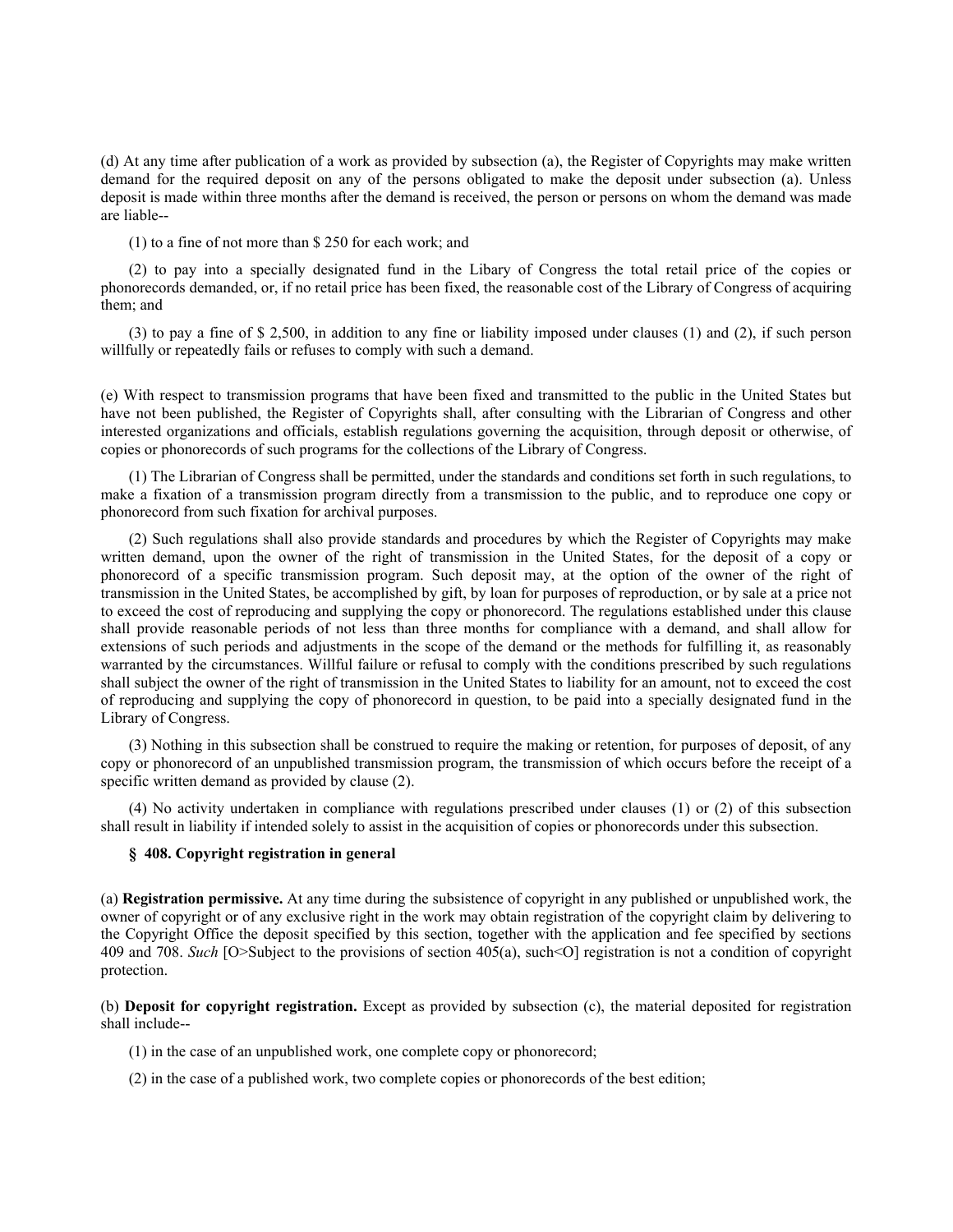(3) in the case of a work first published outside the United States, one complete copy or phonorecord as so published;

(4) in the case of a contribution to a collective work, one complete copy or phonorecord of the best edition of the collective work.

Copies or phonorecords deposited for the Library of Congress under section 407 may be used to satisfy the deposit provisions of this section, if they are accompanied by the prescribed application and fee, and by any additional identifying material that the Register may, by regulation, require. The Register shall also prescribe regulations establishing requirements under which copies or phonorecords acquired for the Library of Congress under subsection (e) of section 407, otherwise than by deposit, may be used to satisfy the deposit provisions of this section.

### (c) **Administrative classification and optional deposit.**

(1) The Register of Copyrights is authorized to specify by regulation the administrative classes into which works are to be placed for purposes of deposit and registration, and the nature of the copies or phonorecords to be deposited in the various classes specified. The regulations may require or permit, for particular classes, the deposit of identifying material instead of copies or phonorecords, the deposit of only one copy or phonorecord where two would normally be required, or a single registration for a group of related works. This administrative classification of works has no significance with respect to the subject matter of copyright or the exclusive rights provided by this title.

(2) Without prejudice to the general authority provided under clause (1), the Register of Copyrights shall establish regulations specifically permitting a single registration for a group of works by the same individual author, all first published as contributions to periodicals, including newspapers, within a twelve-month period, on the basis of a single deposit, application, and registration fee, under *the following conditions:* [O>all of the following conditions--<O]

[O>(A) if each of the works as first published bore a separate copyright notice, and the name of the owner of copyright in the work, or an abbreviation by which the name can be recognized, or a generally known alternative designation of the owner was the same in each notice; and < Ol

*(A)* [O>(B)<O] if the deposit consists of one copy of the entire issue of the periodical, or of the entire section in the case of a newspaper, in which each contribution was first published; and

 $(B)$  [O>(C)<O] if the application identifies each work separately, including the periodical containing it and its date of first publication.

(3) As an alternative to separate renewal registrations under subsection (a) of section 304, a single renewal registration may be made for a group of works by the same individual author, all first published as contributions to periodicals, including newspapers, upon the filing of a single application

(A) the renewal claimant or claimants, and the basis of claim or claims under section 304(a), is the same for each of the works; and

(B) the works were all copyrighted upon their first publication, either through separate copyright notice and registration or by virtue of a general copyright notice in the periodical issue as a whole; and

(C) the renewal application and fee are received not more than twenty-eight or less than twenty-seven years after the thirty-first day of December of the calendar year in which all of the works were first published; and

(D) the renewal application identifies each work separately, including the periodical containing it and its date of first publication.

(d) **Corrections and amplifications.** The Register may also establish, by regulation, formal procedures for the filing of an application for supplementary registration, to correct an error in a copyright registration or to amplify the information given in a registration. Such application shall be accompanied by the fee provided by section 708, and shall clearly identify the registration to be corrected or amplified. The information contained in a supplementary registration augments but does not supersede that contained in the earlier registration.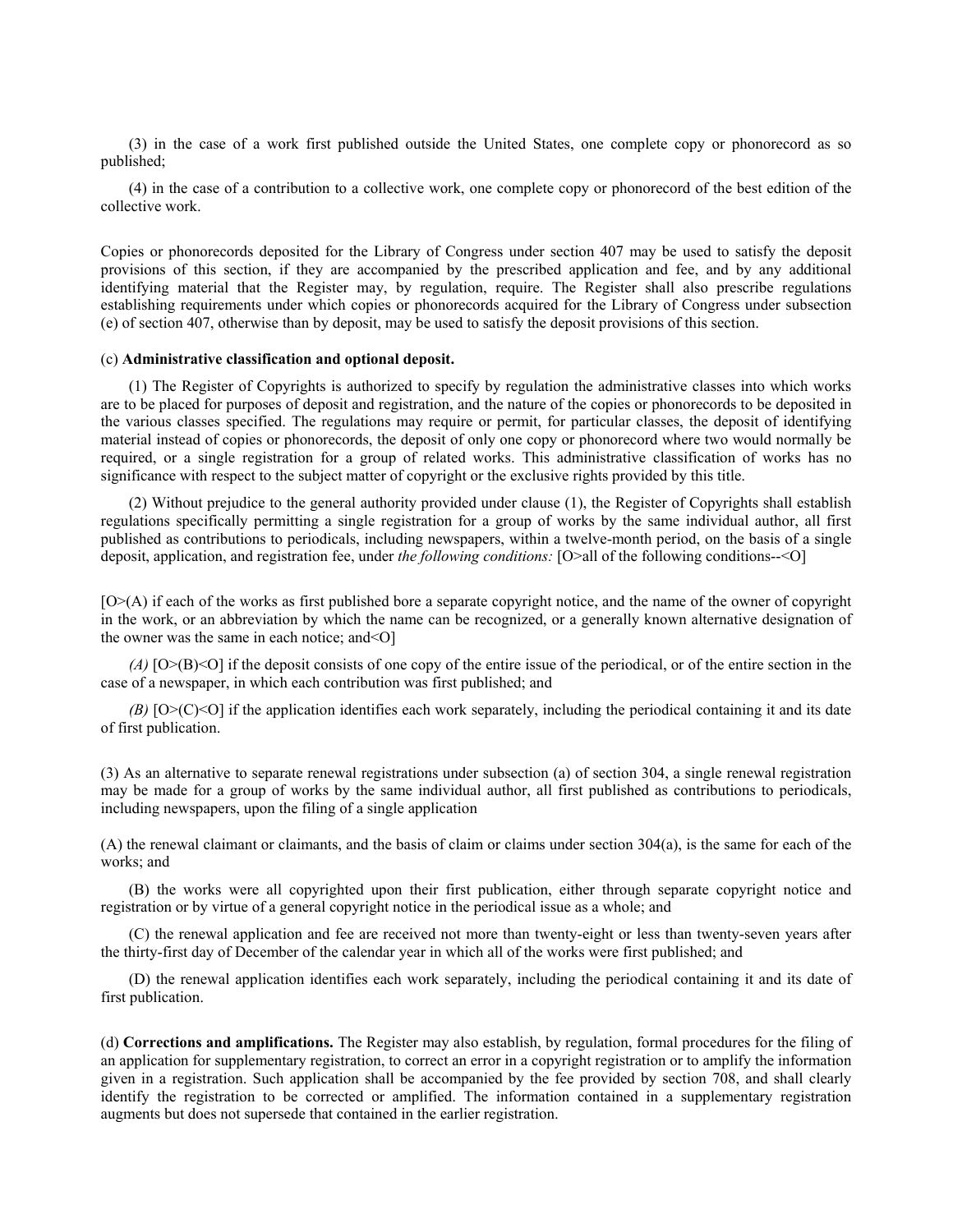(e) **Published edition of a previously registered work.** Registration for the first published edition of a work previously registered in unpublished form may be made even though the work as published is substantially the same as the unpublished version.

\* \* \* \* \*

**§ 411. Registration** *and infringement actions* [O>as prerequisite to infringement suit<O]

(a) *Except for actions for infringement of copyright in Berne Convention works whose country of origin is not the United States, and subject* [O>Subject<O] to the provisions of subsection (b), no action for infringement of the copyright in any work shall be instituted until registration of the copyright claim has been made in accordance with this title. In any case, however, where the deposit, application, and fee required for registration have been delivered to the Copyright Office in proper form and registration has been refused, the applicant is entitled to institute an action for infringement if notice thereof, with a copy of the complaint, is served on the Register of Copyrights. The Register may, at his or her option, become a party to the action with respect to the issue of registrability of the copyright claim by entering an appearance within sixty days after such service, but the Register's failure to become a party shall not deprive the court of jurisdiction to determine that issue.

(b) In the case of a work consisting of sounds, images, or both, the first fixation of which is made simultaneously with its transmission, the copyright owner may, either before or after such fixation takes place, institute an action for infringement under section 501, fully subject to the remedies provided by sections 502 through 506 and sections 509 and 510, if, in accordance with requirements that the Register of Copyrights shall prescribe by regulation, the copyright owner--

(1) serves notice upon the infringer, not less than ten or more than thirty days before such fixation, identifying the work and the specific time and source of its first transmission, and declaring an intention to secure copyright in the work; and

(2) makes registration for the work*, if required by subsection (a),* within three months after its first transmission.

\* \* \* \* \*

§ 501. Infringement of copyright

(a) Anyone who violates any of the exclusive rights of the copyright owner as provided by sections 106 through 118, or who imports copies or phonorecords into the United States in violation of section 602, is an infringer of the copyright.

(b) The legal or beneficial owner of an exclusive right under a copyright is entitled, subject to the requirements of *section 411,* [O>sections 205(d) and 411,<O] to institute an action for any infringement of that particular right committed while he or she is the owner of it. The court may require such owner to serve written notice of the action with a copy of the complaint upon any person shown, by the records of the Copyright Office or otherwise, to have or claim an interest in the copyright, and shall require that such notice be served upon any person whose interest is likely to be affected by a decision in the case. The court may require the joinder, and shall permit the intervention, of any person having or claiming an interest in the copyright.

(c) For any secondary transmission by a cable system that embodies a performance or a display of a work which is actionable as an act of infringement under subsection (c) of section 111, a television broadcast station holding a copyright or other license to transmit or perform the same version of that work shall, for purposes of subsection (b) of this section, be treated as a legal or beneficial owner if such secondary transmission occurs within the local service area of that television station.

(d) For any secondary transmission by a cable system that is actionable as an act of infringement pursuant to section  $111(c)(3)$ , the following shall also have standing to sue: (i) the primary transmitter whose transmission has been altered by the cable system; and (ii) any broadcast station within whose local service area the secondary transmission occurs.

*(e) With respect to any secondary transmission that is made by a satellite carrier of a primary transmission embodying the performance or display of a work and is actionable as an act of infringement under section 119(a)(5), a network*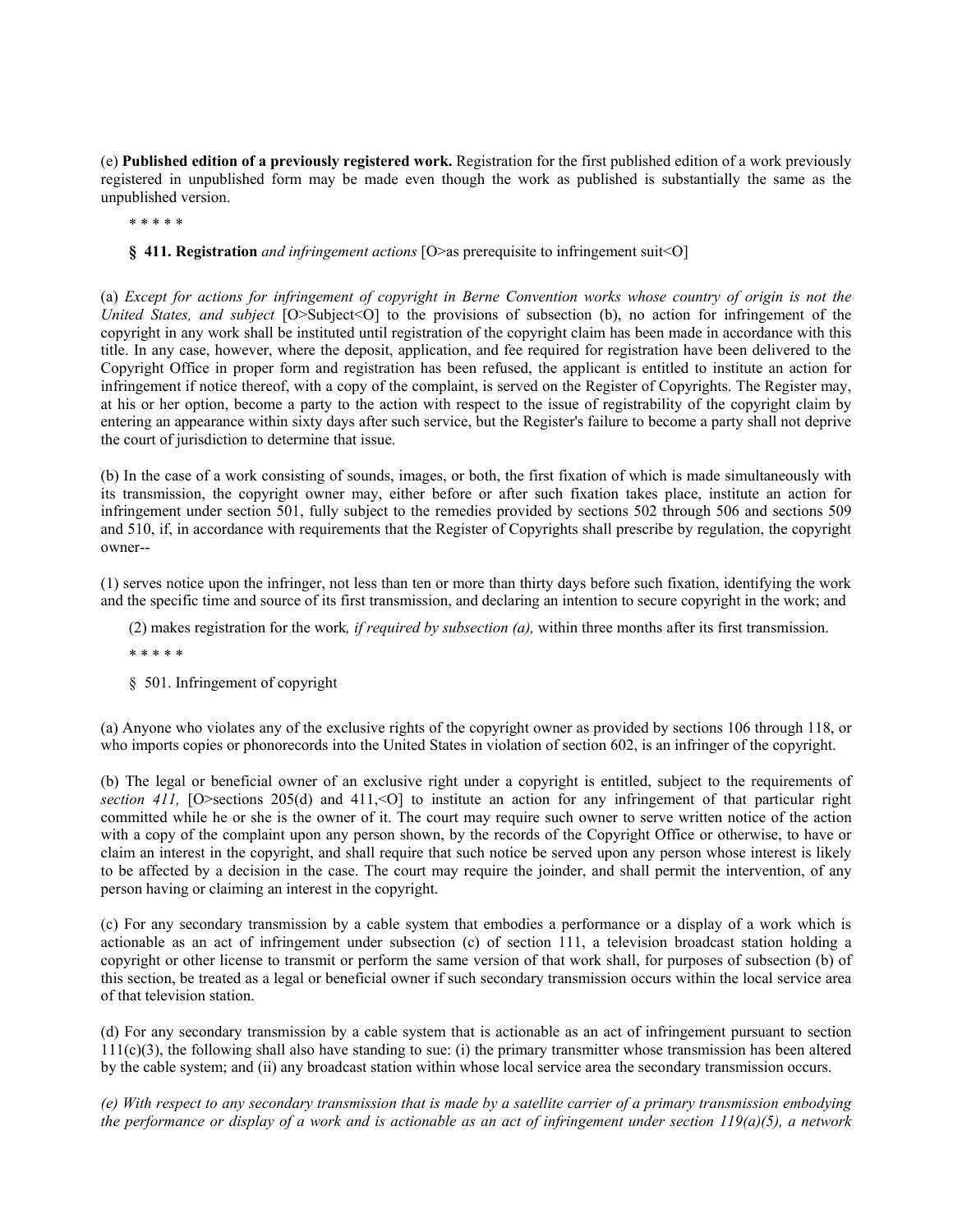*station holding a copyright or other license to transmit or perform the same version of that work shall, for purposes of subsection (b) of this section, be treated as a legal or beneficial owner if such secondary transmission occurs within the local service area of that station.*

\* \* \* \* \*

### **§ 504. Remedies for infringement: Damages and profits**

(a) **In general.** Except as otherwise provided by this title, an infringer of copyright is liable for either--

(1) the copyright owner's actual damages and any additional profits of the infringer, as provided by subsection (b); or

(2) statutory damages, as provided by subsection (c).

(b) **Actual damages and profits.** The copyright owner is entitled to recover the actual damages suffered by him or her as a result of the infringement, and any profits of the infringer that are attributable to the infringement and are not taken into account in computing the actual damages. In establishing the infringer's profits, the copyright owner is required to present proof only of the infringer's gross revenue, and the infringer is required to prove his or her deductible expenses and the elements of profit attributable to factors other than the copyrighted work.

### (c) **Statutory damages.**

(1) Except as provided by clause (2) of this subsection, the copyright owner may elect, at any time before final judgment is rendered, to recover, instead of actual damages and profits, an award of statutory damages for all infringements involved in the action, with respect to any one work, for which any one infringer is liable individually, or for which any two or more infringers are liable jointly and severally, in a sum of not less than *\$ 500* [O>\$ 250<O] or more than *\$ 20,000* [O>\$ 10,000<O] as the court considers just. For the purposes of this subsection, all the parts of a compilation or derivative work constitute one work.

(2) In a case where a copyright owner sustains the burden of proving, and the court finds, that infringement was committed willful- ly, the court in its discretion may increase the award of statutory damages to a sum of not more than *\$ 100,000.* [O>\$ 50,000.<O] In a case where the infringer sustains the burden of proving, and the court finds, that such infringer was not aware and had no reason to believe that his or her acts constituted an infringement of copyright, the court in its discretion may reduce the award of statutory damages to a sum of not less than *\$ 200.* [O>\$ 100.<O] The court shall remit statutory damages in any case where an infringer believed and had reasonable grounds for believing that his or her use of the copyright work was a fair use under section 107, if the infringer was: (i) an employee or agent of a nonprofit educational institution, library, or archives acting within the scope of his or her employment who, or such institution, library, or archives itself, which infringed by reproducing the work in copies or phonorecords; or (ii) a public broadcasting entity which or a person who, as a regular part of the nonprofit activities of a public broadcasting entity (as defined in subsection (g) of section 118) infringed by performing a published nondramatic literary work or by reproducing a transmission program embodying a performance of such a work.

\* \* \* \* \*

### **§ 801. Copyright Royalty Tribunal: Establishment and purpose**

(a) There is hereby created an independent Copyright Royalty Tribunal in the legislative branch.

(b) Subject to the provisions of this chapter, the purposes of the Tribunal shall be--

(1) to make determinations concerning the adjustment of reasonable copyright royalty rates as provided in sections 115 and 116, and to make determinations as to reasonable terms and rates of royalty payments as provided in section 118. The rates applicable under sections 115 and 116 shall be calculated to achieve the following objectives:

(A) To maximize the availability of creative works to the public;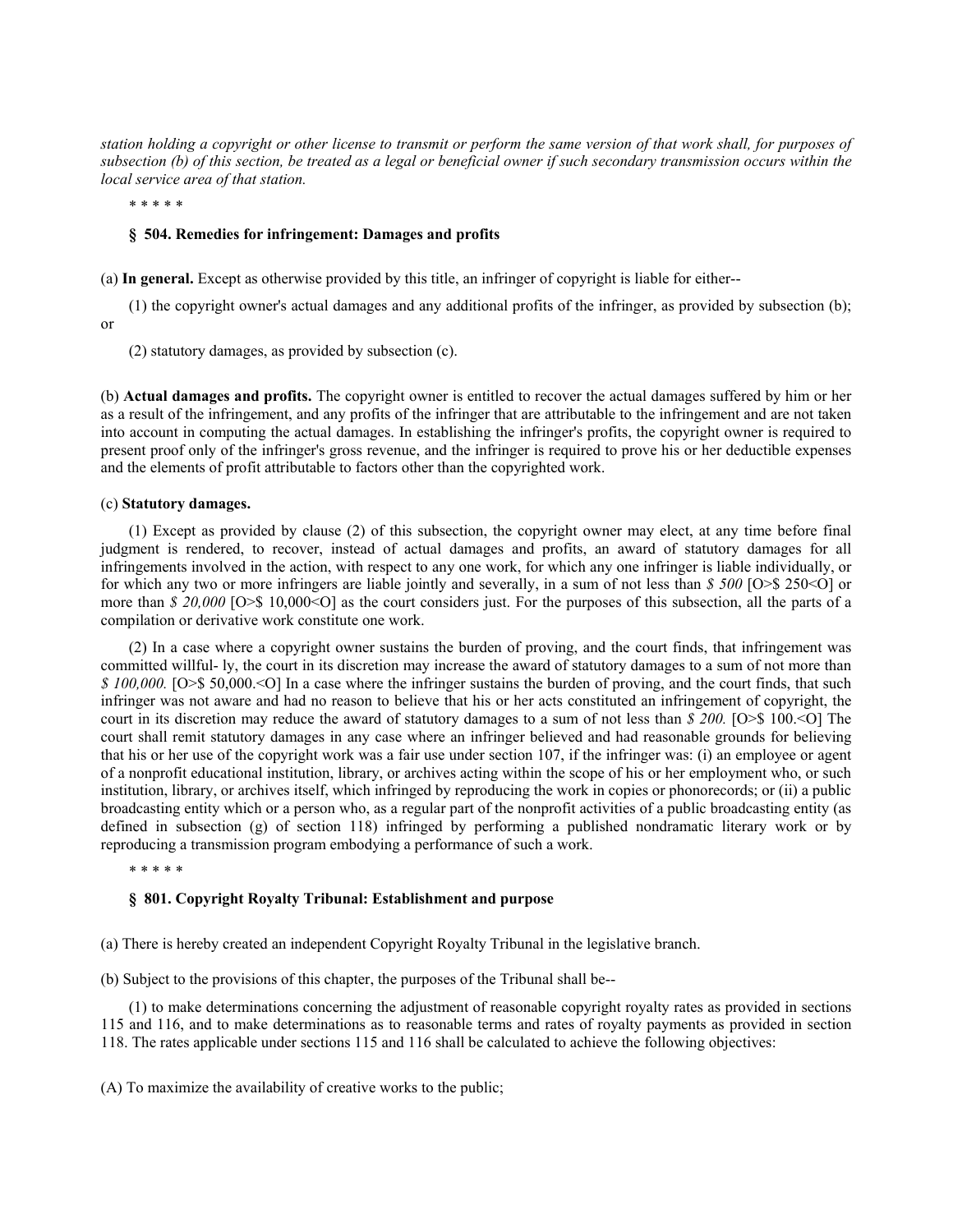(B) To afford the copyright owner a fair return for his creative work and the copyright user a fair income under existing economic conditions;

(C) To reflect the relative roles of the copyright owner and the copyright user in the product made available to the public with respect to relative creative contribution, technological contribution, capital investment, cost, risk, and contribution to the opening of new markets for creative expression and media for their communication;

(D) To minimize any disruptive impact on the structure of the industries involved and on generally prevailing industry practices.

(2) to make determinations concerning the adjustment of the copyright royalty rates in section 111 solely in accordance with the following provisions:

(A) The rates established by section  $111(d)(1)(B)$  may be adjusted to reflect (i) national monetary inflation or deflation or (ii) changes in the average rates charged cable subscribers for the basic service of providing secondary transmissions to maintain the real constant dollar level of the royalty fee per subscriber which existed as of the date of enactment of this Act; *Provided,* That if the average rates charged cable system subscribers for the basic service of providing secondary transmissions are changed so that the average rates exceed national monetary inflation, no change in the rates established by section 111(d)(1)(B) shall be permitted: *And provided further,* That no increase in the royalty fee shall be permitted based on any reduction in the average number of distant signal equivalents per subscriber. The Commission may consider all factors relating to the maintenance of such level of payments including, as an extenuating factor, whether the cable industry has been restrained by subscriber rate regulating authorities from increasing the rates for the basic service of providing secondary transmissions.

(B) In the event that the rules and regulations of the Federal Communications Commission are amended at any time after April 15, 1976, to permit the carriage by cable systems of additional television broadcast signals beyond the local service area of the primary transmitters of such signals, the royalty rates established by section  $111(d)(1)(B)$  may be adjusted to insure that the rates for the additional distant signal equivalents resulting from such carriage are reasonable in the light of the changes effected by the amendment to such rules and regulations. In determining the reasonableness of rates proposed following an amendment of Federal Communications Commission rules and regulations, the Copyright Royalty Tribunal shall consider, among other factors, the economic impact on copyright owners and users: *Provided,* That no adjustment in royalty rates shall be made under this subclause with respect to any distant signal equivalent or fraction thereof represented by (i) carriage of any signal permitted under the rules and regulations of the Federal Communications Commission in effect on April 15, 1976, or the carriage of a signal of the same type (that is, independent, network, or noncommercial educational) substituted for such permitted signal, or (ii) a television broadcast signal first carried after April 15, 1976, pursuant to an individual waiver of the rules and regulations of the Federal Communications Commission, as such rules and regulations were in effect on April 15, 1976.

(C) In the event of any change in the rules and regulations of the Federal Communications Commission with respect to syndicated and sports program exclusivity after April 15, 1976, the rates established by section  $111(d)(1)(B)$ may be adjusted to assure that such rates are reasonable in light of the changes to such rules and regulations, but any such adjustment shall apply only to the affected television broadcast signals carried on those systems affected by the change.

(D) The gross receipts limitations established by section  $111(d)(1)(C)$  and (D) shall be adjusted to reflect national monetary inflation or deflation or changes in the average rates charged cable system subscribers for the basic service of providing secondary transmissions to maintain the real constant dollar value of the exemption provided by such section; and the royalty rate specified therein shall not be subject to adjustment; and

(3) to distribute royalty fees deposited with the Register of Copyrights under sections 111*, 116, and 119(b)* [O>and 116<O], and to determine, in cases where controversy exists, the distribution of such fees.

*In determining whether a return to a copyright owner under section 116 is fair, appropriate weight shall be given to-*

(i) the rates previously determined by the Tribunal to provide a fair return to the copyright owner, and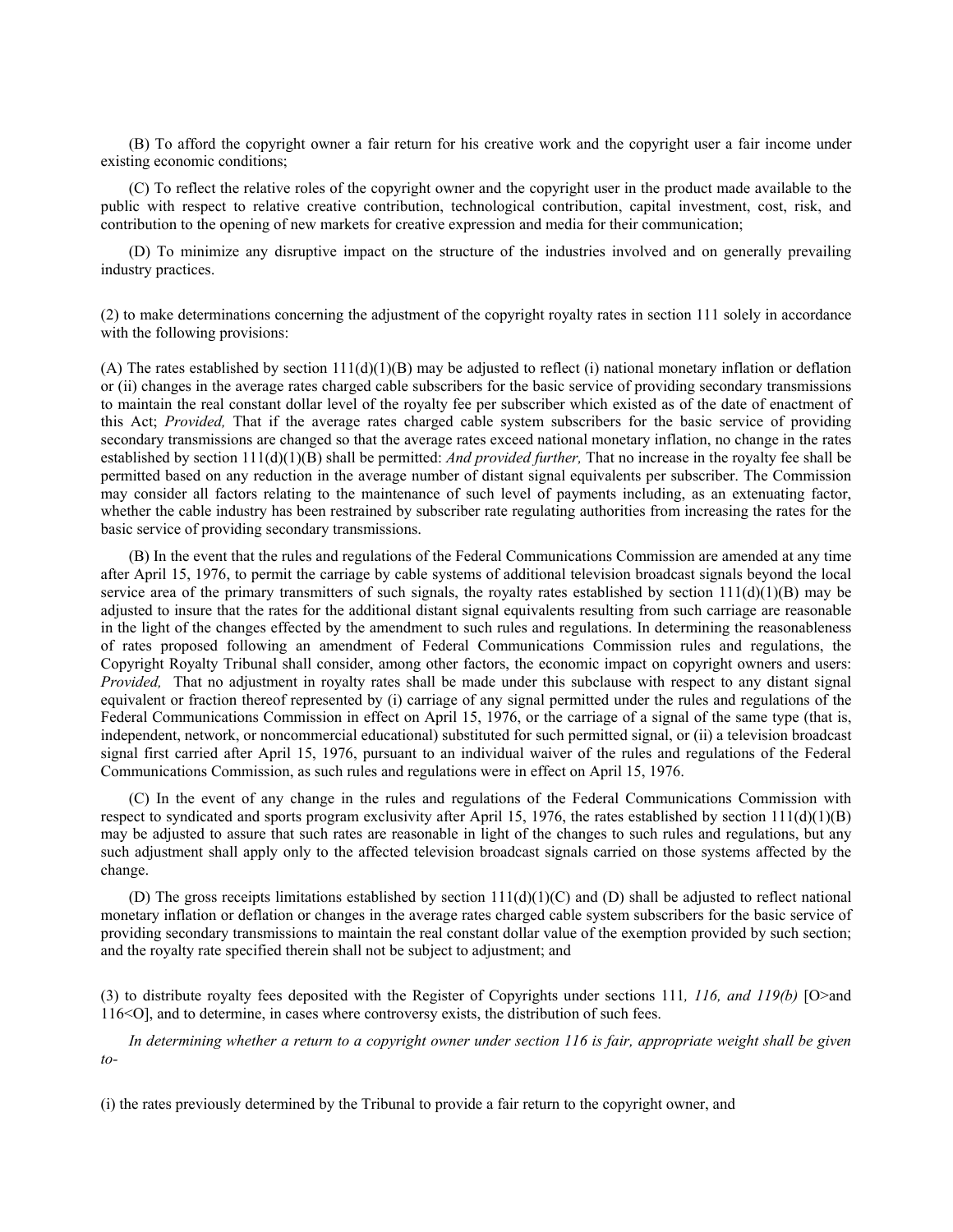(ii) the rates contained in any license negotiated pursuant to section 116A of this title.

(c) As soon as possible after the date of enactment of this Act, and no later than six months following such date, the President shall publish a notice announcing the initial appointments provided in section 802, and shall designate an order of seniority among the initially-appointed commissioners for purposes of section 802(b).

\* \* \* \* \*

### **§ 804. Institution and conclusion of proceedings**

(a) With respect to proceedings under section 801(b)(1) concerning the adjustment of royalty rates as provided in sections 115 and 116, and with respect to proceedings under section  $801(b)(2)(A)$  and (D)--

(1) on January 1, 1980, the Chairman of the Tribunal shall cause to be published in the Federal Register notice of commencement of proceedings under this chapter; and

(2) during the calendar years specified in the following schedule, any owner or user of a copyrighted work whose royalty rates are specified by this title, or by a rate established by the Tribunal, may file a petition with the Tribunal declaring that the petitioner requests an adjustment of the rate. The Tribunal shall make a determination as to whether the applicant has a significant interest in the royalty rate in which an adjustment is requested. If the Tribunal determines that the petitioner has a significant interest, the Chairman shall cause notice of this determination, with the reasons therefor, to be published in the Federal Register, together with notice of commencement of proceedings under this chapter.

(A) In proceedings under section  $801(b)(2)(A)$  and (D), such petition may be filed during 1985 and in each subsequent fifth calendar year.

(B) In proceedings under section 801(b)(1) concerning the adjustment of royalty rates as provided in section 115, such petition may be filed in 1987 and in each subsequent tenth calendar year.

*(C)(i) In proceedings under section 801(b)(1) concerning the adjustment of royalty rates as provided in section 115, such petition may be filed in 1990 and in each subsequent tenth calendar year, and at any time within 1 year after negotiated licenses authorized by section 116A are terminated or expire and are not replaced by subsequent agreements.*

*(ii) If negotiated licenses authorized by section 116A come into force so as to supersede previous determinations of the Tribunal, as provided in section 116A(d), but thereafter are terminated or expire and are not replaced by subsequent agreements, the Tribunal shall, upon petition of any party to such terminated or expired negotiated license agreement, promptly establish an interim royalty rate or rates for the public performance by means of coin-operated phonorecord player of nondramatic musical works embodied in phonorecords which had been subject to the terminated or expired negotiated license agreement. Such interim royalty rate or rates shall be the same as the last such rate or rates and shall remain in force until the conclusion of proceedings to adjust the royalty rates applicable to such works, or until superseded by a new negotiated license agreement, as provided in section 116A(d).*

[O>(C) In proceedings under section 801(b)(1) concerning the adjustment of royalty rates under section 116, such petition may be filed in 1990 and in each subsequent tenth calendar year.<O]

(b) With respect to proceedings under subclause (B) or (C) of section 801(b)(2), following an event described in either of those subsections, any owner or user of a copyrighted work whose royalty rates are specified by section 111, or by a rate established by the Tribunal, may, within twelve months, file a petition with the Tribunal declaring that the petitioner requests an adjustment of the rate. In this event the Tribunal shall proceed as in subsection  $(a)(2)$ , above. Any change in royalty rates made by the Tribunal pursuant to this subsection may be reconsidered in 1980, 1985, and each fifth calendar year thereafter, in accordance with the provisions in section  $801(b)(2)(B)$  or (C), as the case may be.

(c) With respect to proceedings under section  $801(b)(1)$ , concerning the determination of reasonable terms and rates of royalty payments as provided in section 118, the Tribunal shall proceed when and as provided by that section.